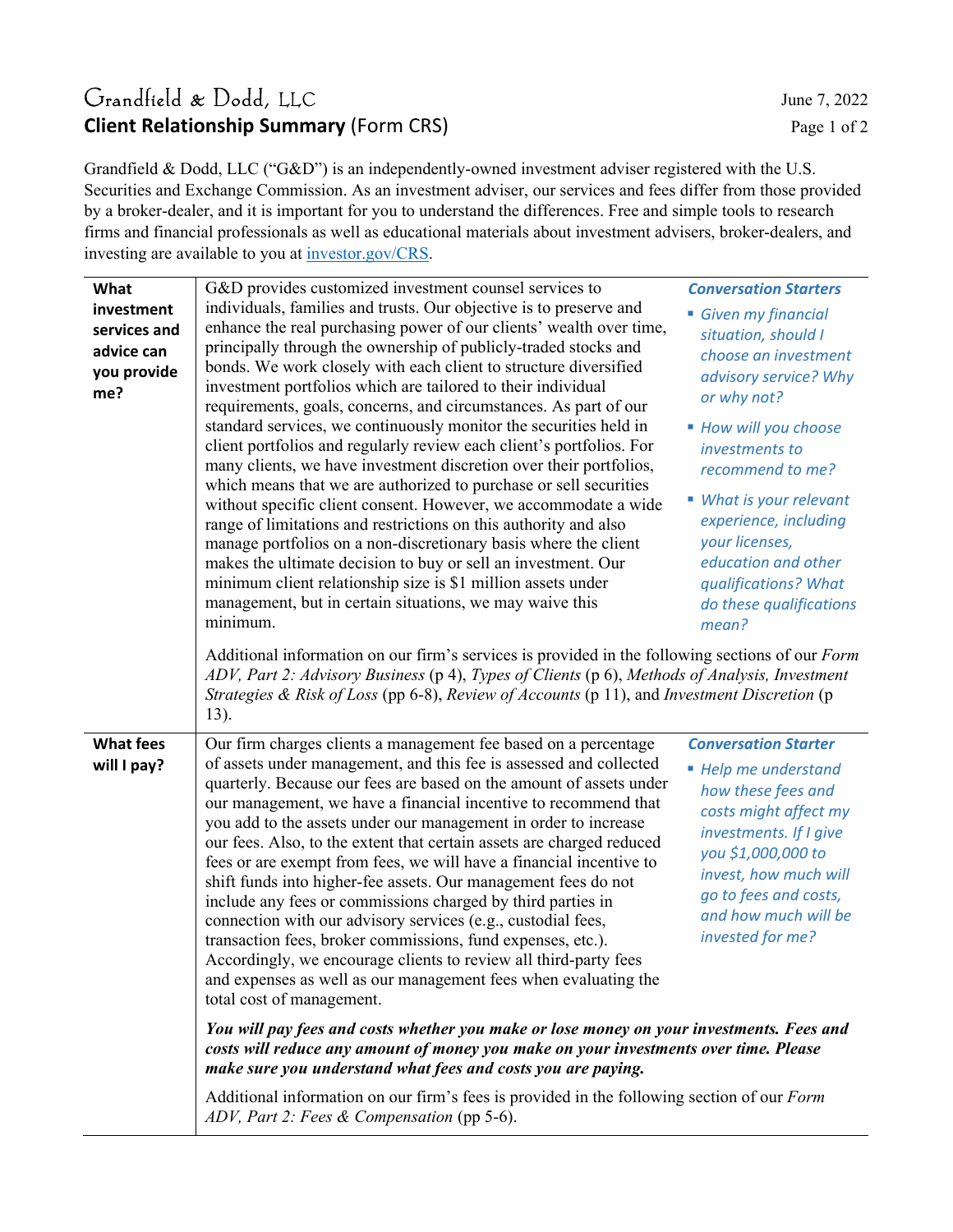## Grandfield & Dodd, LLC June 7, 2022 **Client Relationship Summary** (Form CRS) Page 2 of 2

| <b>What are</b><br>your legal<br>obligations<br>to me when<br>acting as my<br>investment<br>adviser?<br>How else<br>does your<br>firm make<br>money, and<br>what<br>conflicts of<br>interest do<br>you have? | We are not affiliated with any banks, broker-dealers, or other<br>financial institutions; therefore, we are able to serve our clients free<br>from undue influence and with minimal conflicts of interest. When<br>we act as your investment adviser, we have to act in your best<br>interest and not put our interest ahead of yours. At the same time,<br>the way we make money creates some conflicts with your interests.<br>You should understand and ask us about these conflicts because<br>they can affect the investment advice we provide you. Here are<br>some examples to help you understand what this means:<br>To the extent that certain assets are charged reduced fees or are exempt from our<br>٠<br>management fees, a potential conflict of interest will exist since we will have a financial<br>incentive to shift funds into higher-fee assets.<br>To the extent our investment professionals also invest in publicly-traded stocks and bonds,<br>$\blacksquare$<br>they have a personal financial incentive to recommend these same securities to our clients.<br>To the extent we direct client trades to certain broker-dealers, we have an incentive to<br>٠<br>direct client trades based on the benefits we receive from that broker-dealer rather than the<br>quality of the trade execution that they provide to our clients.<br>Additional information on our firm's services is provided in the following sections of our Form<br>ADV, Part 2: Advisory Business (p 4), Types of Clients (p 6), Methods of Analysis, Investment<br>Strategies & Risk of Loss (pp 6-8), Review of Accounts (p 11), and Investment Discretion (p<br>13). | <b>Conversation Starter</b><br>■ How might your<br>conflicts of interest<br>affect me, and how<br>will you address<br>them?                                                                                                                         |  |  |
|--------------------------------------------------------------------------------------------------------------------------------------------------------------------------------------------------------------|--------------------------------------------------------------------------------------------------------------------------------------------------------------------------------------------------------------------------------------------------------------------------------------------------------------------------------------------------------------------------------------------------------------------------------------------------------------------------------------------------------------------------------------------------------------------------------------------------------------------------------------------------------------------------------------------------------------------------------------------------------------------------------------------------------------------------------------------------------------------------------------------------------------------------------------------------------------------------------------------------------------------------------------------------------------------------------------------------------------------------------------------------------------------------------------------------------------------------------------------------------------------------------------------------------------------------------------------------------------------------------------------------------------------------------------------------------------------------------------------------------------------------------------------------------------------------------------------------------------------------------------------------------------------------|-----------------------------------------------------------------------------------------------------------------------------------------------------------------------------------------------------------------------------------------------------|--|--|
| How do your<br>financial<br>professionals<br>make<br>money?                                                                                                                                                  | G&D is owned by the firm's partners who are compensated solely through their participation<br>in the firm's profits. Investment professionals who are employed by the firm but not partners<br>are compensated primarily through a combination of monthly salary, bonus, retirement plan<br>contributions, and profit sharing. Compensation is not tied to asset inflows, new client<br>referrals, or product sales.                                                                                                                                                                                                                                                                                                                                                                                                                                                                                                                                                                                                                                                                                                                                                                                                                                                                                                                                                                                                                                                                                                                                                                                                                                                     |                                                                                                                                                                                                                                                     |  |  |
| Do you or<br>your<br>financial<br>professionals<br>have legal or<br>disciplinary<br>history?                                                                                                                 | No. A free and simple search tool to research our firm and financial<br>professionals is available to you at investor.gov/CRS.                                                                                                                                                                                                                                                                                                                                                                                                                                                                                                                                                                                                                                                                                                                                                                                                                                                                                                                                                                                                                                                                                                                                                                                                                                                                                                                                                                                                                                                                                                                                           | <b>Conversation Starter</b><br>As a financial<br>professional, do you<br>have any disciplinary<br>history? For what type<br>of conduct?                                                                                                             |  |  |
| <b>Additional</b><br>information                                                                                                                                                                             | For additional information regarding our firm, our people, or our<br>business and relationships, or to request an up-to-date Form CRS or<br>Form ADV, Part 2, please call us at (212) 477-9626.                                                                                                                                                                                                                                                                                                                                                                                                                                                                                                                                                                                                                                                                                                                                                                                                                                                                                                                                                                                                                                                                                                                                                                                                                                                                                                                                                                                                                                                                          | <b>Conversation Starter</b><br>• Who is my primary<br>contact person? Is he<br>or she a represent-<br>ative of an investment<br>adviser or a broker-<br>dealer? Who can I talk<br>to if I have concerns<br>about how this person<br>is treating me? |  |  |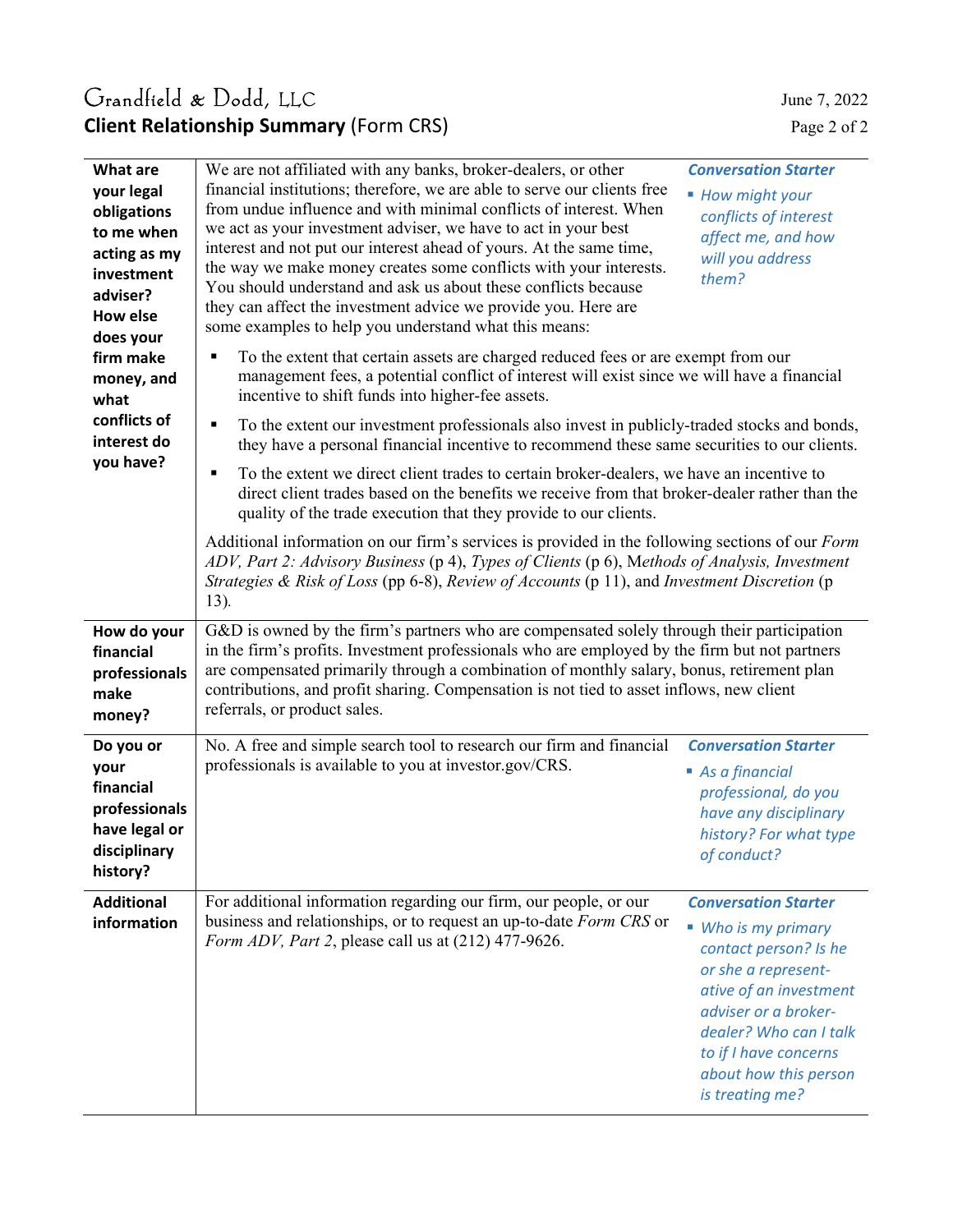# **Firm Brochure & Supplement**

*SEC Form ADV, Parts 2A & 2B* 

March 22, 2022

#### CONTACT INFORMATION

40 Wall Street, Suite 4700 New York, NY 10005 Phone: (212) 477-9626 Fax: (212) 777-7764 E-Mail: info@grandfield-dodd.com Website: www.grandfield-dodd.com

This brochure and supplement provides information about the qualifications and business practices of Grandfield & Dodd, LLC ("G&D") and its investment professionals. If you have any questions about the contents of this brochure or supplement, please contact us at the phone number or e-mail address listed above. The information in this brochure and supplement has not been approved or verified by the United States Securities & Exchange Commission ("SEC") or by any state securities authority.

Additional information about G&D and our investment professionals is also available on the SEC's website at: www.adviserinfo.sec.gov.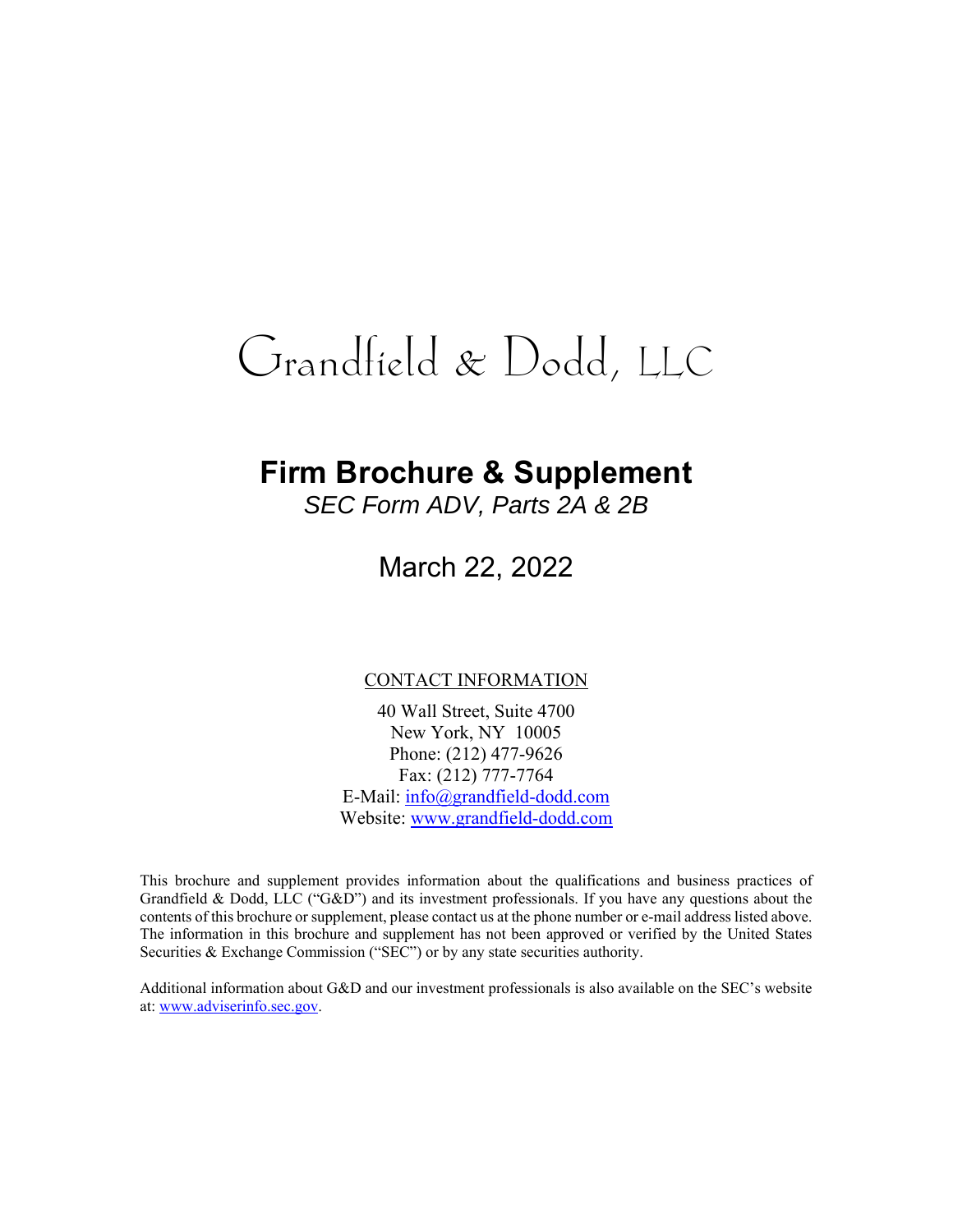### **Material Changes**

This revised Firm Brochure & Supplement replaces the previous version dated November 11, 2021 and makes the following changes since our last annual updating amendment dated March 15, 2021:

- **Updates the Advisory Business section with assets under management data as of** December 31, 2021.
- Updates Part B Supplement to add Rama Bondada.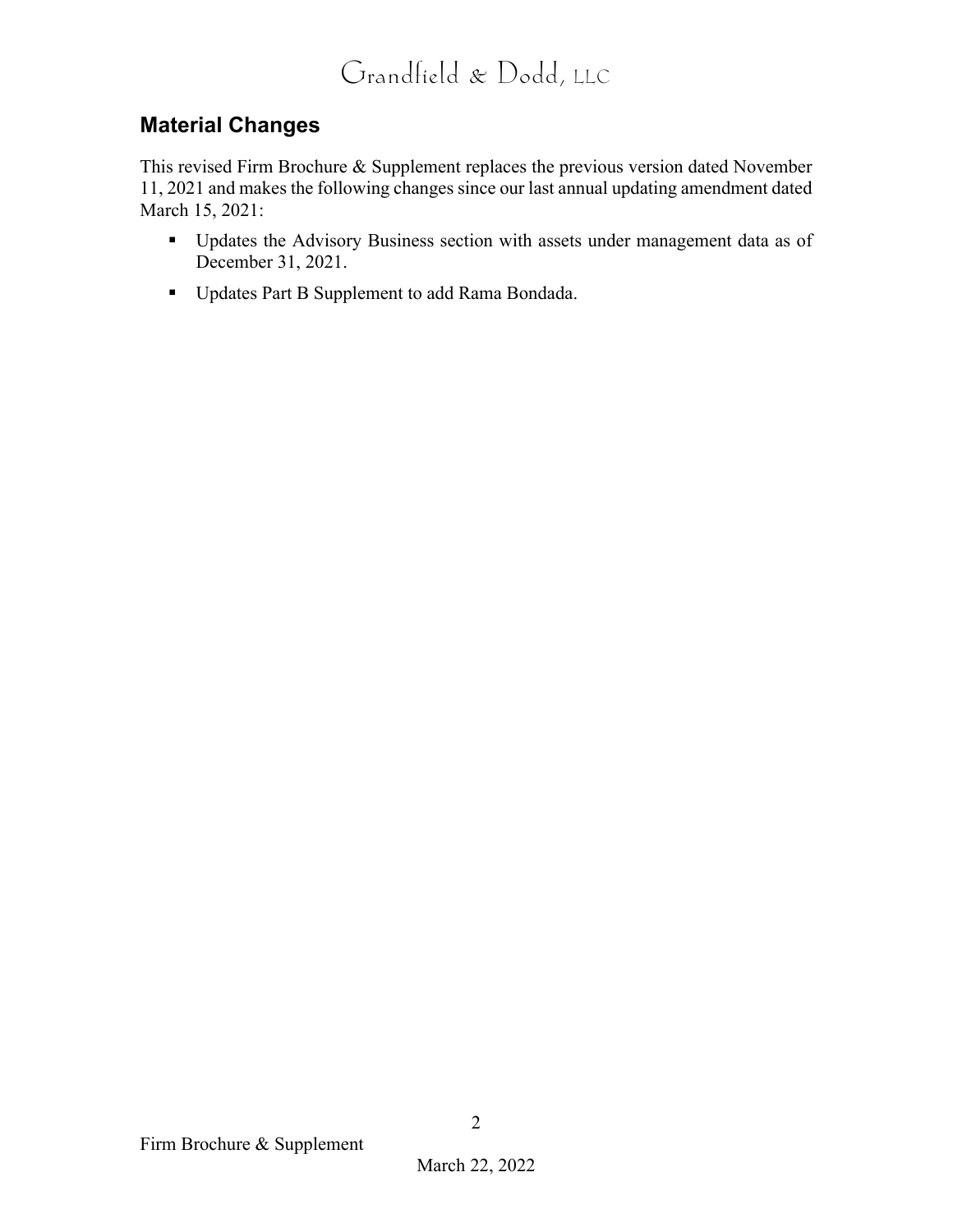# **Table of Contents**

| Code of Ethics, Participation or Interest in Client Transactions, & Personal Trading 8 |  |
|----------------------------------------------------------------------------------------|--|
|                                                                                        |  |
|                                                                                        |  |
|                                                                                        |  |
|                                                                                        |  |
|                                                                                        |  |
|                                                                                        |  |
|                                                                                        |  |
|                                                                                        |  |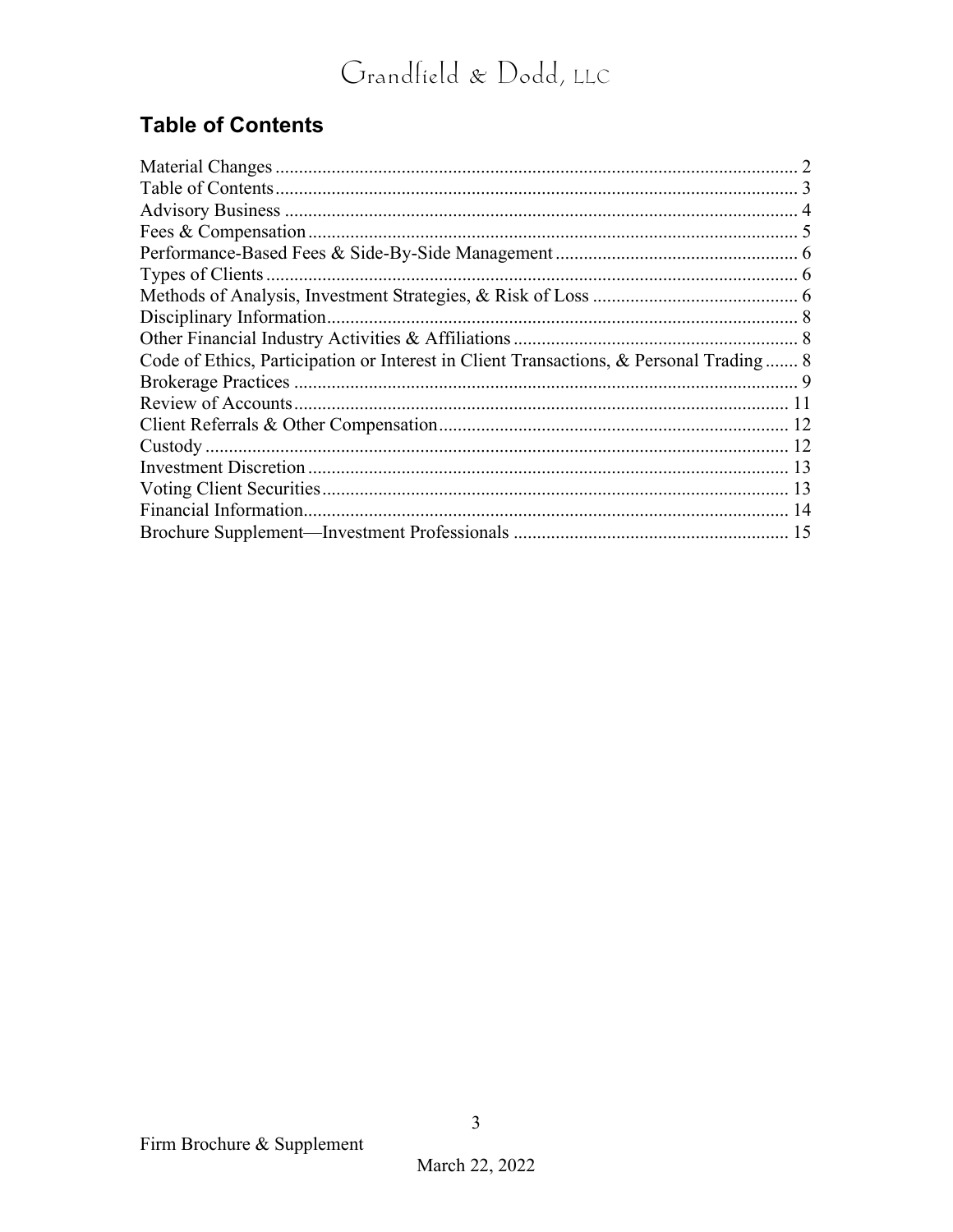### **Advisory Business**

Grandfield & Dodd, LLC ("G&D") provides customized investment advisory and management services to individuals, families, trusts, and others. Since its founding in 2001, the firm has been independently-owned and currently has five principal owners—Cheryl Grandfield, Ted Cho, Bonnie McKenna, Jeffrey MacDonagh, and Andrea Sharkey.

We seek to preserve and enhance the real purchasing power of our clients' wealth over time through investments in publicly-traded securities and other assets. We work closely with each client to structure and manage diversified investment portfolios tailored to address their specific requirements, goals, and circumstances. Tax considerations and financial and estate planning needs are integral to the investment decision-making process for most clients, and we engage in ongoing discussion of these topics to orient investment portfolios accordingly. As part of our customized approach, we are responsive to client requests to consider social and environmental issues in their investments, and we allow clients to impose restrictions on certain securities or types of securities.

We are not affiliated with any banks, broker-dealers, or other financial institutions; therefore, we are able to serve our clients free from undue influence and with minimal conflicts of interest.

As of December 31, 2021, G&D managed the following client assets:

| <b>Total Assets Under Management</b> | 1,947,030,881 |
|--------------------------------------|---------------|
| Non-Discretionary                    | 10,768,317    |
| Discretionary                        | 1,936,262,564 |

Note: *Discretionary* assets are held in accounts where we have permission to implement investment decisions without first consulting the client. *Non-Discretionary* assets are held in accounts where we may not arrange transactions without first obtaining specific client consent. Assets held in client accounts where we do not have the ability to arrange trades on behalf of the client are not included in the above figures. For additional information about discretion, please refer to the "Investment Discretion" section on page 13 of this brochure.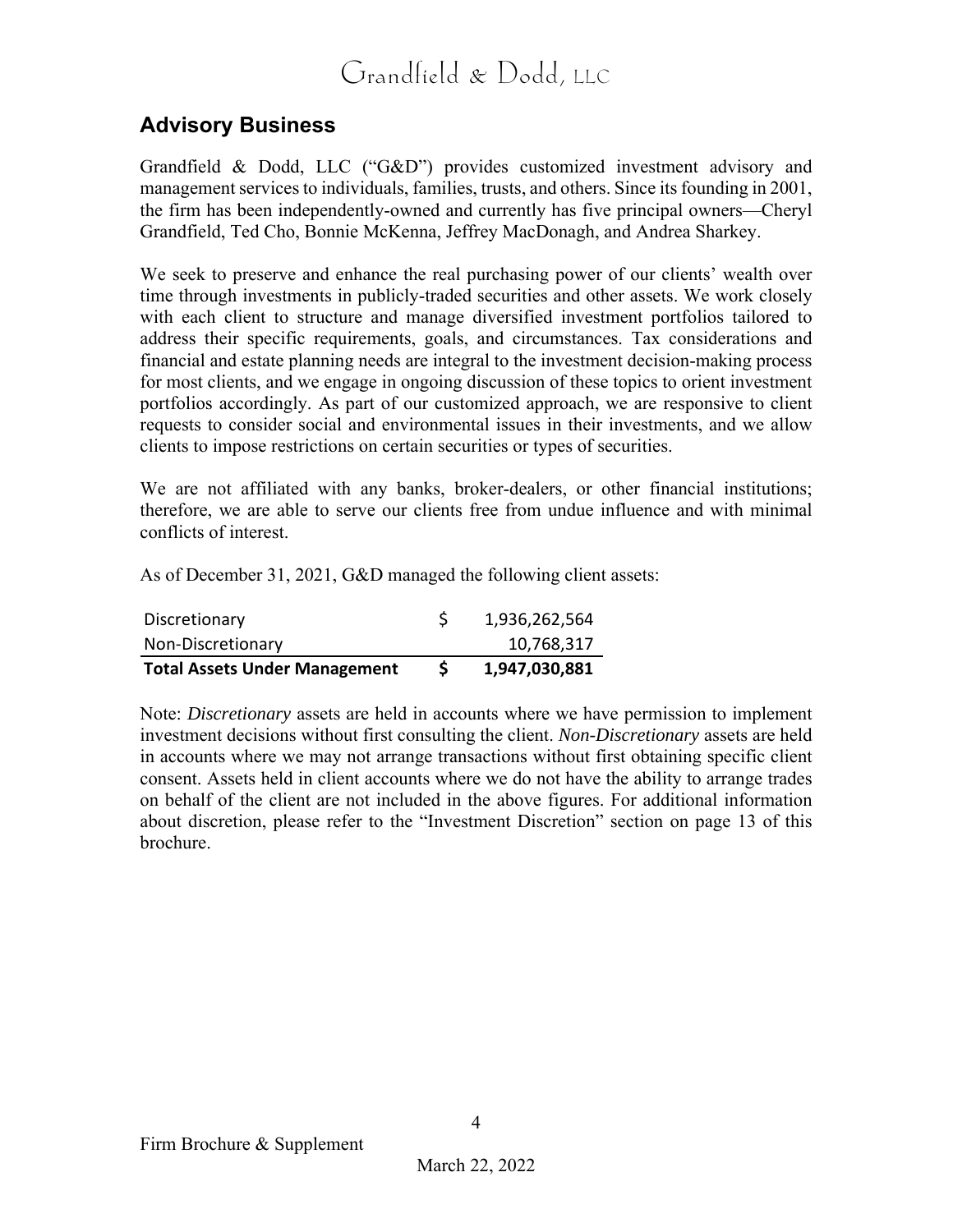### **Fees & Compensation**

G&D charges clients a management fee based on a percentage of assets under management. Our standard fee schedule is as follows:

|                                | Annual   |
|--------------------------------|----------|
| <b>Assets Under Management</b> | Fee Rate |
| first \$1 million              | 1.00%    |
| next \$4 million               | 0.60%    |
| next \$5 million               | 0.50%    |
| next \$10 million              | 0.40%    |
| next \$30 million              | 0.30%    |
| balance over \$50 million      | 0.25%    |

Management fees are assessed in advance each calendar quarter. We calculate our fees using the market value (or our best estimate of fair market value in the absence of market value) of assets under management at the end of the previous calendar quarter. Based on each client's preference, we will either deduct our fees directly from client assets or bill the client via invoice each quarter.

#### **Sample Fee Calculation**

Second quarter (April 1 to June 30) management fees are calculated based on assets under management as of March 31. Assuming \$8 million assets under management as of the market close on March 31, second quarter management fees are calculated as follows:

|                                |                            | Quarterly |
|--------------------------------|----------------------------|-----------|
| <b>Assets Under Management</b> | Quarterly Fee Rate Applied | Fee       |
| first \$1 million              | 0.250% (1/4 of 1.00%)      | 2,500     |
| next \$4 million               | 0.150% (1/4 of 0.60%)      | 6,000     |
| next \$3 million               | 0.125% (1/4 of 0.50%)      | 3,750     |
|                                |                            | 12,250    |

These management fees would most likely be billed (or deducted) some time in April.

#### **Important Fee Disclosures**

We believe our standard fee schedule is highly competitive. However, comparable services may be available from other providers at lower rates.

Because our fees are calculated based on assets under management, G&D has a financial incentive to recommend to clients that they add assets to accounts under our management in order to increase our management fees.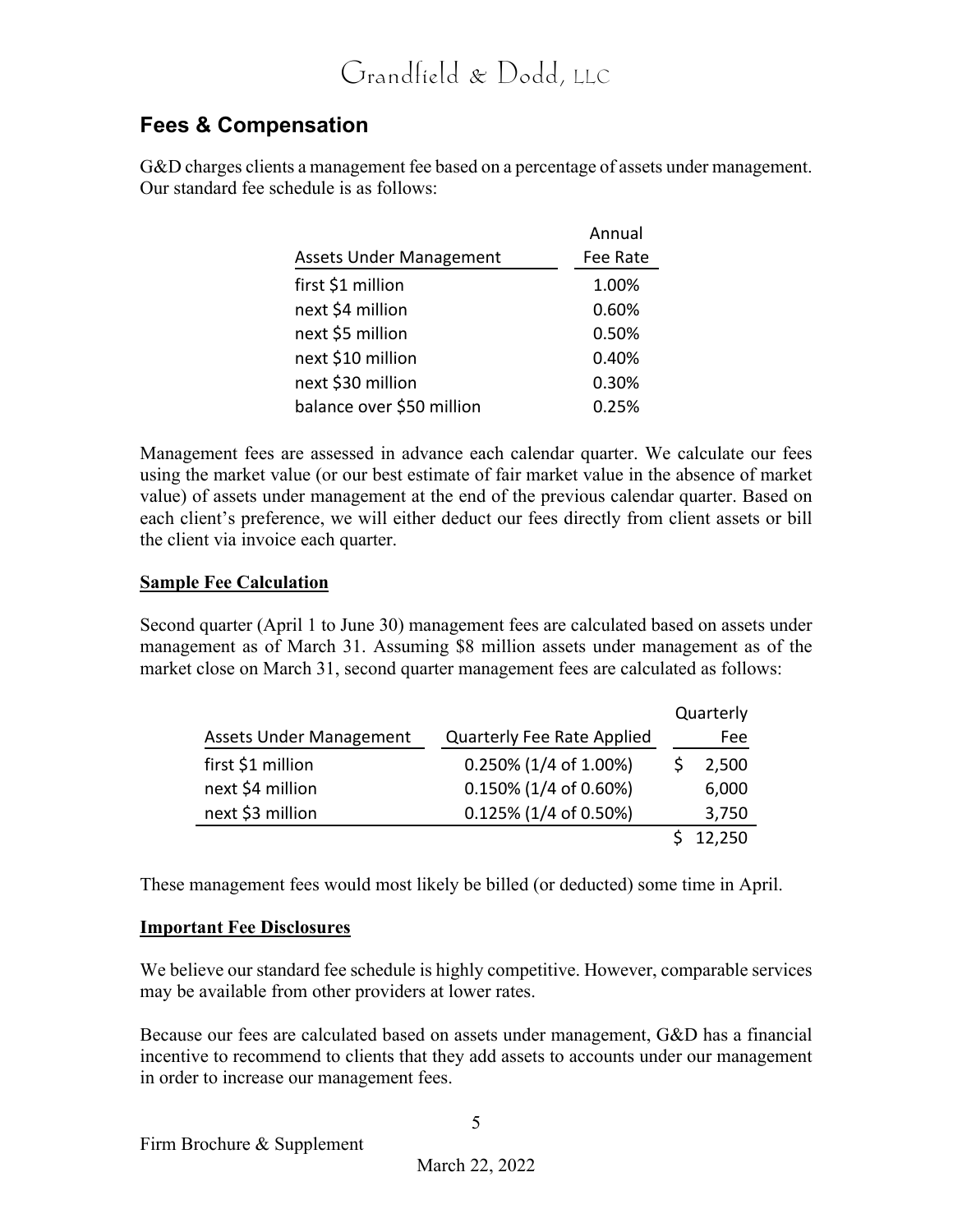Under certain circumstances, our fee arrangements may be negotiable. However, as a matter of policy, G&D does not and will not utilize any fee arrangement based on a share of capital gains on or capital appreciation of client assets.

To the extent that certain assets are charged reduced fees or are exempt from fees, a potential conflict of interest will exist since we will have a financial incentive to shift funds into higher-fee assets.

Our management fees do not include any fees or commissions charged by third parties in connection with our advisory services (e.g., custodial fees, transaction fees, broker commissions, fund expenses, etc.). Accordingly, we encourage clients to review all thirdparty fees and expenses as well as G&D's management fees when evaluating the total cost of management. For additional information on brokerage costs, please refer to the "Brokerage Practices" section on page 9 of this brochure.

A relationship may be terminated at any time, by G&D or a client, upon notification of the other party. G&D will refund any prepaid, unearned fees as calculated on a daily pro rata basis. New clients have the right to terminate an advisory relationship without penalty within five business days of establishing one.

### **Performance-Based Fees & Side-By-Side Management**

As a matter of policy, G&D will not accept performance-based fees from a client. This type of fee arrangement is based on a share of capital gains on or capital appreciation of client assets.

### **Types of Clients**

G&D primarily provides services to individuals and their families, including assets held in trusts, estates, foundations, and retirement plans. We also provide services to a small number of not-for-profit institutions. Our minimum client relationship size is \$1 million assets under management. In certain situations, we may waive this minimum.

### **Methods of Analysis, Investment Strategies, & Risk of Loss**

G&D seeks to preserve and enhance the real purchasing power of clients' wealth over time through investments in publicly-traded securities and other assets. We base our investment recommendations and decisions on our analysis of the broad economic outlook and financial market conditions as well as fundamental research on industries and companies.

We believe that investing in equity securities provides our clients with an excellent avenue for increasing their wealth while protecting it from the deleterious effects of inflation over time. We evaluate opportunities from the perspective of a potential business owner, and as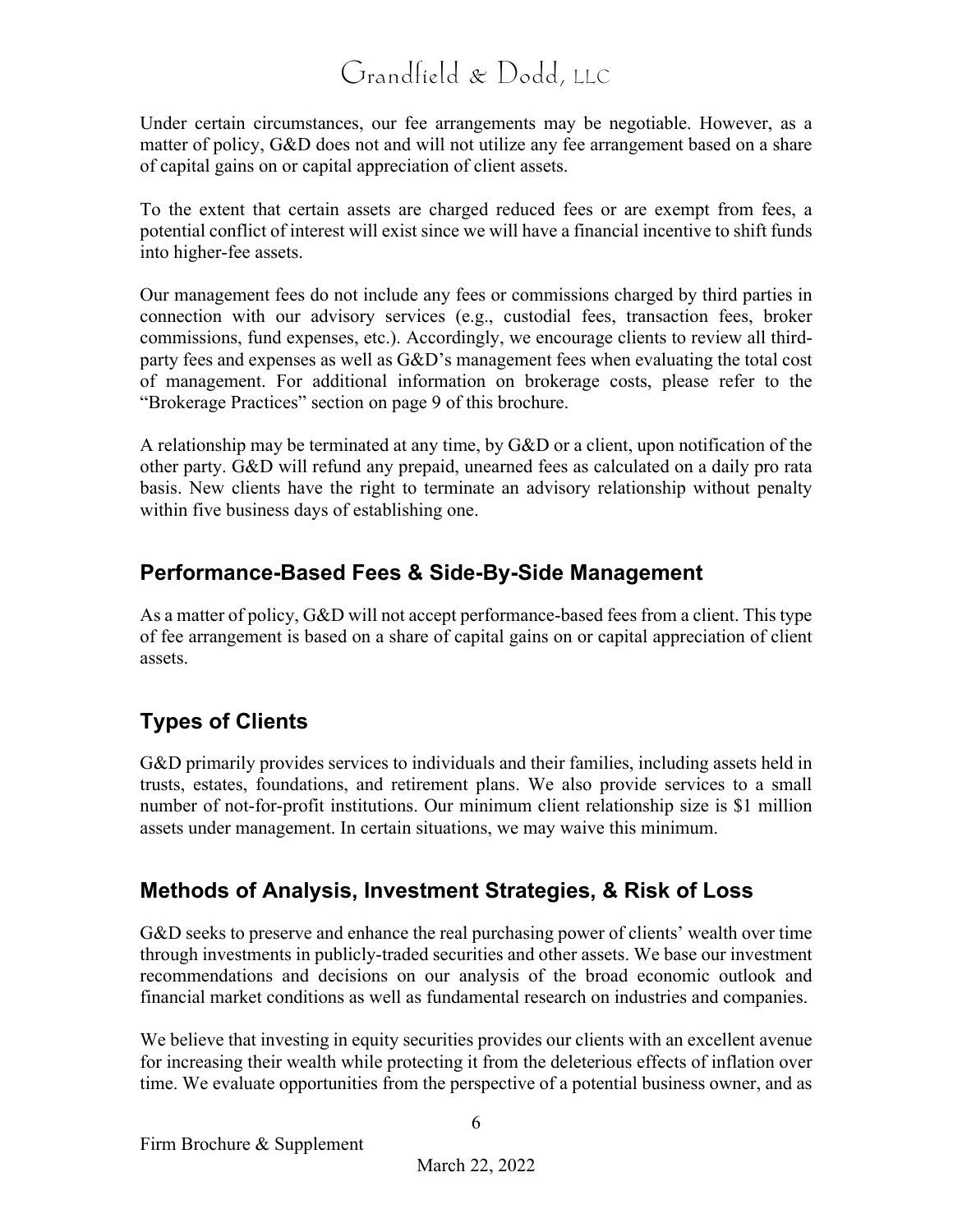a result, we are long-term investors with a horizon that often extends well beyond one year. We specifically look for industry-leading companies that are positioned to grow in size and profitability through some sustainable competitive advantage. We prefer financially strong firms led by competent and experienced management teams. Valuation is very important; however, we recognize that different valuation criteria apply to different types of businesses and look for investment opportunities among smaller, higher growth enterprises as well as larger, more mature businesses.

Equity markets frequently move to extremes driven by excessive investor enthusiasm or fear, and the risk of loss is ever-present. However, we believe this volatility creates investment opportunities. To manage this risk, diversification is necessary, and we avoid undue concentration in any one industry or company. We also believe participation in international markets through investments in foreign and/or global multi-national companies offers diversification benefits as well as higher growth potential.

For many of our clients, fixed income securities (e.g., bonds) play an important role in their investment portfolios. Bonds can provide a higher level of income than equities and offer a counterbalance to the inherent volatility of the equity markets. Although these securities are relatively stable, there is the potential for investor loss from issuer default or changes in interest rates, and liquidity may be limited. To mitigate these risks, we favor higherquality obligations generally maturing within five years and typically hold them to maturity. We consider opportunities across a broad range of publicly-traded debt (e.g., U.S. Treasury securities, municipal bonds, corporate bonds, etc.) to best fit the needs of the client. For example, we consider investing in tax-exempt municipal bonds to the extent that a client's tax situation and/or comparative market yields warrant.

All investing involves a risk of loss and the investment strategy offered by G&D could lose money over short or even long periods; thus, clients should be prepared to bear such risk of loss. Performance could be hurt by a number of different market risks including but not limited to:

- Stock market risk, which is the chance that stock prices overall will decline. Equity markets tend to move in cycles, with periods of rising prices and periods of falling prices.
- Sector risk, which is the chance that significant problems will affect a particular sector, or that returns from that sector will trail returns from the overall stock market. Daily fluctuations in specific market sectors are often more extreme than fluctuations in the overall market.

Clients investing in fixed income securities may face additional risks, such as but not limited to:

Interest Rate risk, which is the chance that a change in prevailing interest rates will cause the securities in the account to fluctuate in value.

7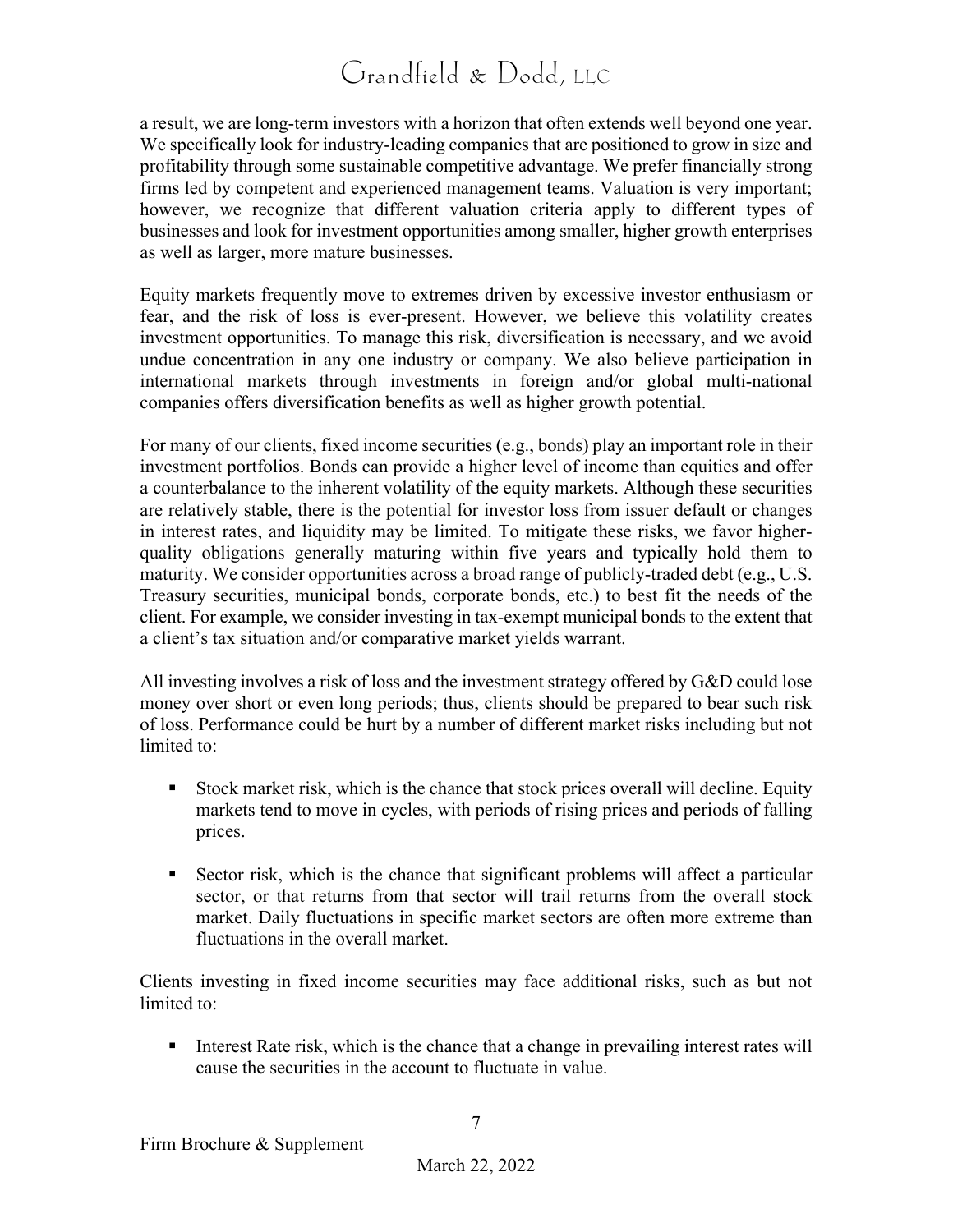- Credit or Default risk, which is the chance that the issuer of a security will fail to pay interest and principal in a timely manner, or that negative perceptions of the issuer's ability to make such payments will cause the price of that security to decline. To the extent that the account is invested primarily in securities that are considered to be of high quality, credit risk should be very low.
- Reinvestment risk, which is the chance that falling interest rates preclude the ability to reinvest proceeds at the same rate of return as the original investment.
- Inflation risk, which is the chance that the purchasing power of the cash flows from an investment will be less in the future because of changes in general price levels in the economy.

In addition, the identification of securities and other assets believed to be undervalued is a difficult task, and there are no assurances that such opportunities will be successfully recognized or acquired.

### **Disciplinary Information**

There are no material legal or disciplinary events in G&D's history.

### **Other Financial Industry Activities & Affiliations**

G&D is independently-owned, and none of its principal owners or personnel are employed or affiliated with any bank, broker-dealer, or other financial institution or professional services firm (e.g., accounting, law, real estate).

Cheryl Grandfield, a co-founder and principal of the firm, serves on the Board of Trustees of St. Lawrence University ("SLU"), which may at times create a potential conflict of interest. G&D may purchase or sell securities related to SLU in client accounts if we believe it is in the client's interest to do so.

### **Code of Ethics, Participation or Interest in Client Transactions, & Personal Trading**

G&D personnel or related persons may buy or sell securities in their personal accounts that are identical to those recommended by G&D to clients. Furthermore, G&D personnel or related persons may have a pre-existing interest or position in securities that G&D may recommend to clients.

These situations represent potential conflicts of interest, for example, if an employee recommends the purchase for client accounts of securities he or she owns personally or if the employee buys a security before G&D's clients or sells a security that clients continue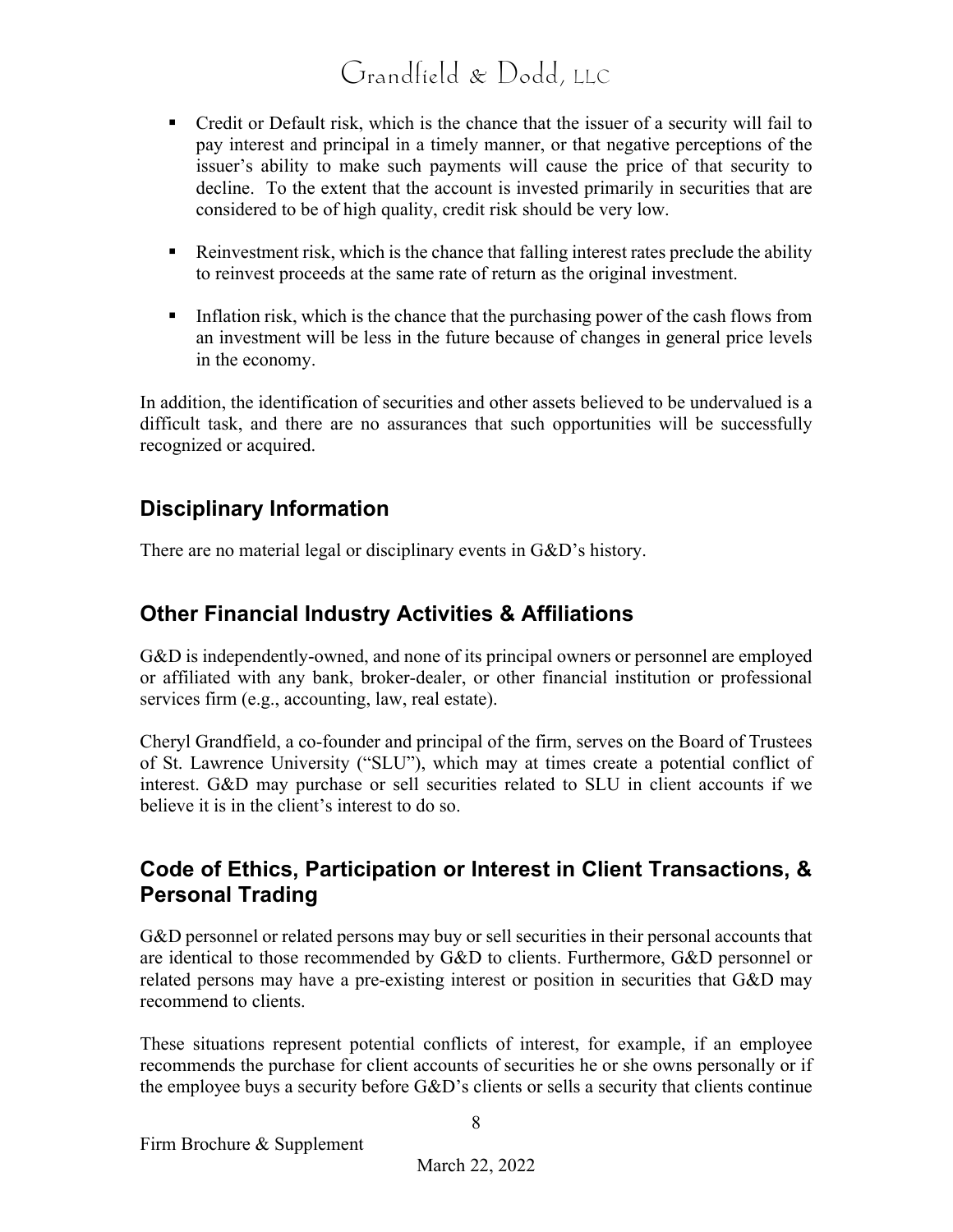to hold. To address these conflicts, G&D has adopted a *Code of Ethics* designed to preserve our fiduciary duty to put client interests ahead of our own. The *Code of Ethics* requires personnel to disclose potential conflicts of interest and establishes numerous restrictions on the trading activities of G&D personnel and related persons including:

- Supervision and monitoring of personal trading activities and holdings.
- Prohibition of certain transactions (e.g., IPO participation, short sales).
- Restrictions on the purchase or sale of securities recommended to clients.
- **Minimum holding periods.**

The *Code of Ethics* requires all G&D personnel and related persons to comply with applicable federal and state regulations governing SEC-registered investment advisers. Violations of the *Code of Ethics*' provisions may result in disciplinary action, including the possibility of termination. A complete copy of G&D's *Code of Ethics* is available to any client or prospective client upon request.

### **Brokerage Practices**

G&D has a fundamental fiduciary duty to seek best execution for client trade orders, and to this end, we direct client trades to broker-dealers that provide strong execution capability, reliable market access, breadth of available investment products, and competent trade support services at low transaction costs. On behalf of our clients, we have negotiated commission rates with selected broker-dealers that we believe are highly competitive but recognize that these negotiated rates may not necessarily be the lowest available in the marketplace.

#### **Potential Conflicts of Interest**

We evaluate and select broker-dealers primarily on the benefit that they provide to our clients; however, certain client relationships and ancillary services provided to G&D and our clients by broker-dealers give rise to the following potential conflicts of interest:

 **"Soft-dollar benefits."** Broker-dealers offer a range of products and services to G&D and other institutional customers. Many of these products and services benefit both G&D and our clients, but some benefit only G&D. When client brokerage commissions are used to obtain research or other products or services, G&D receives a benefit because it does not have to produce or pay for such research, product, or services. Benefits received in the past year include: technology to access account data and facilitate trade order entry and allocation, proprietary and third-party investment research reports and market data, direct assistance with back-office account administration, regulatory compliance newsletters, legal and technology consulting, publications and seminars on practice management issues, and access to group discounts from various third-party service providers. These soft-dollar benefits are not a material factor in our selection of a broker-dealer;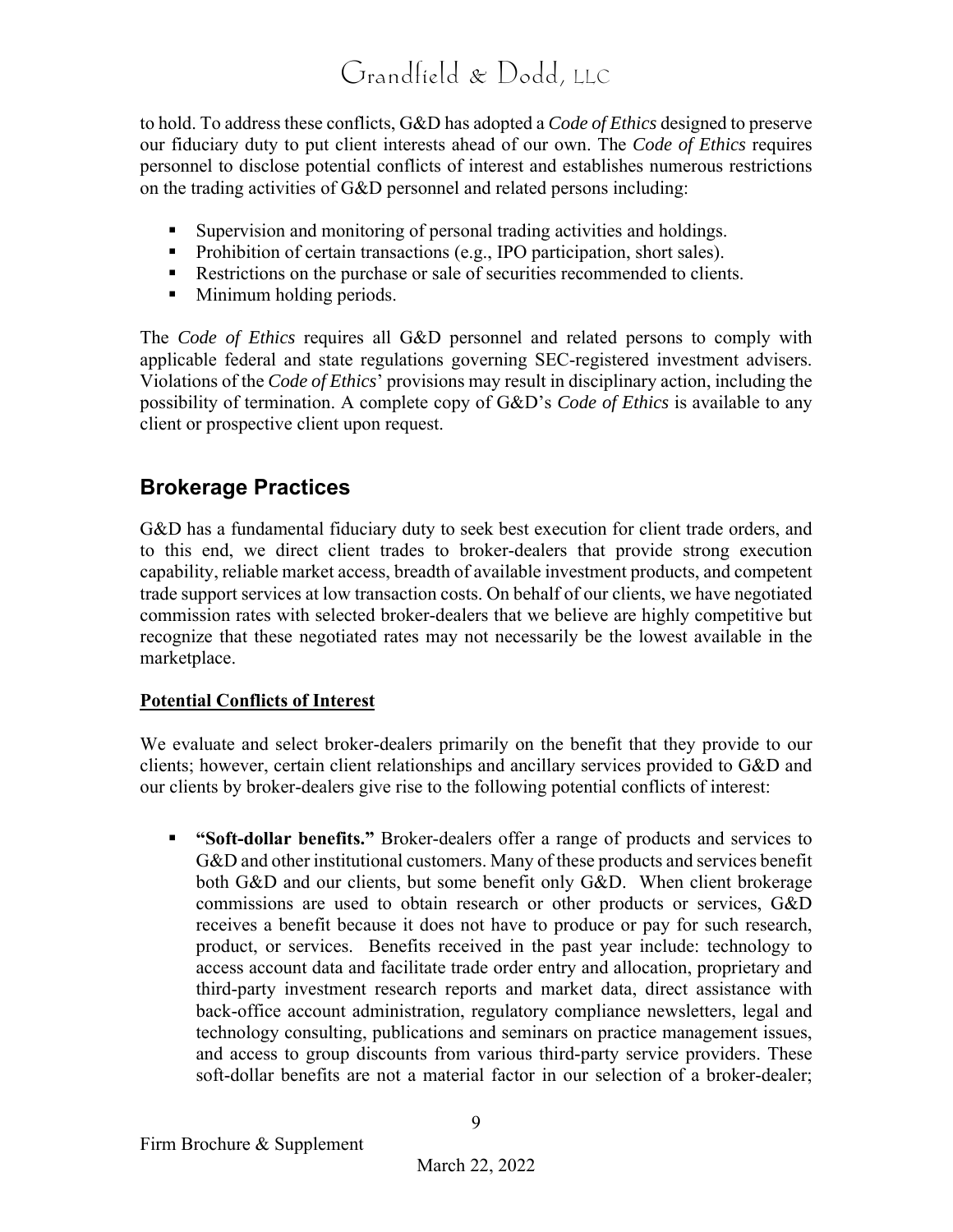nonetheless, they create an incentive for us to select a broker-dealer to obtain these benefits rather than achieve best execution.

- **Collective benefit.** Commissions paid on a trade may yield a soft-dollar benefit that helps all G&D clients, and not just the client that placed the trade. For example, a broker-dealer may provide a research report that benefits all of our clients, not just the clients who paid commissions to that broker-dealer.
- **Possible Offsetting of Losses.** Trade errors occur infrequently in client accounts. Clients generally are made whole in connection with any losses resulting from a trade error in such client account. In situations where a trade error results in a gain to a client account, G&D generally will elect not to correct such error, and the resulting gain will remain in the client account. In the event, however, that G&D elects to correct such an error, any such gains resulting from the correction generally will be donated to charity or retained in an error account for use in offsetting future losses incurred by G&D clients resulting from trade errors. This creates a possible conflict, because the amount G&D will have to pay to correct such future trade errors would be reduced.

To ensure that these potential conflicts of interest do not interfere with our fiduciary duty of best execution and fair treatment to our clients, we conduct an annual review of our brokerage relationships, which includes an examination of these potential conflicts.

#### **Directed Brokerage**

G&D also accepts client instructions to execute transactions through a specific brokerdealer of their choosing. However, in these situations, we may not have the authority or ability to negotiate commissions, obtain volume discounts, or otherwise achieve best execution. As a result, clients who direct G&D to use a specific broker-dealer may pay materially disparate commissions, greater spreads or transaction costs, or receive less favorable net prices on transactions for the account than would otherwise be the case.

#### **Aggregate (Block) Trading—Equities**

G&D may aggregate client trades of equities when we believe that liquidity will be materially improved, or when we wish to obtain consistent execution prices across related accounts. Otherwise, we generally do not aggregate client orders to obtain volume discounts on brokerage costs. Clients participating in these trades will share transaction costs on a pro rata basis, when possible, and receive the weighted average price achieved on the entire block. G&D personnel are prohibited from participating in block trades for client accounts. In addition, a client who designates the use of a particular broker/dealer should understand that it will lose possible advantages of participating in an aggregated client trade.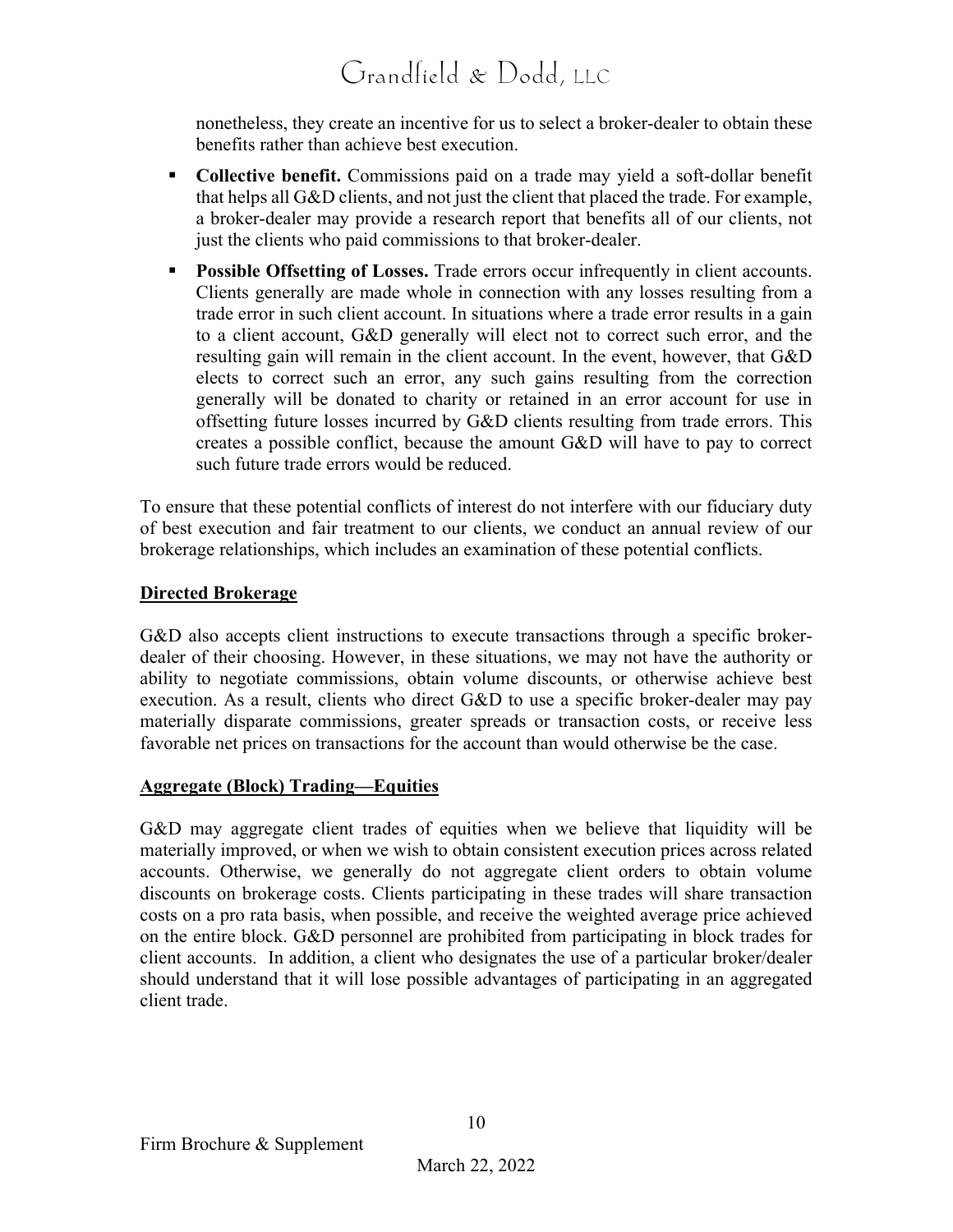#### **Initial Public Offerings—Equities**

If we determine that participation in an equity initial public offering ("IPO") is advantageous to our clients, we will identify the suitable accounts and the appropriate level of participation for each account and place an order based on the aggregate IPO interest for all of our clients. If we are unable to fill the entire order, we will allocate the quantity received on a pro rata basis. However, we may adjust the proration for considerations such as minimum position size or other client requirements. G&D personnel are prohibited from participating in any IPOs.

#### **Aggregate (Block) Trading & IPOs—Bonds**

G&D may trade large blocks of bonds on the secondary market or much less frequently via IPO in order to improve price, availability, and/or liquidity. These orders are placed against the aggregate need for or supply of the particular security across all client accounts as determined by the number of open bond inquiries (buy and sell) on the bond desk. Allocations are determined post-hoc based on suitability, portfolio fit, and age of client inquiry, among other factors.

#### **Review of Accounts**

G&D continuously reviews the securities held in client portfolios. Each client's portfolio is reviewed at least quarterly by one or more investment professionals (see *Brochure Supplement* on page 15). Additional reviews may be triggered by changes to a client's financial circumstances, market or economic conditions, or security-specific issues, among other reasons. These reviews include an assessment of the client portfolio's asset allocation, diversification, and income generation relevant to client needs. We also evaluate the individual securities held in the portfolio based on their long-term prospects relative to other potential investments as well their continued suitability for the client.

G&D provides statements of account holdings and market values to clients on a quarterly basis. We are able to provide these reports on a more frequent basis upon request. In addition to these quarterly appraisals, we routinely send written correspondence to individual clients describing specific recommendations for, or changes to, their portfolio on an ad hoc basis. From time to time, we also send clients a written commentary discussing market conditions or economic developments.

For one-on-one meetings, G&D provides detailed portfolio reports including performance data, account holdings, market values, and a review of recent transactions. We believe that annual meetings with clients are valuable but will accommodate any reasonable schedule requested by the client.

#### **Privacy Policy**

G&D is responsible for protecting the security and confidentiality of non-public personal information about current and former clients. Therefore, it has been G&D's long-standing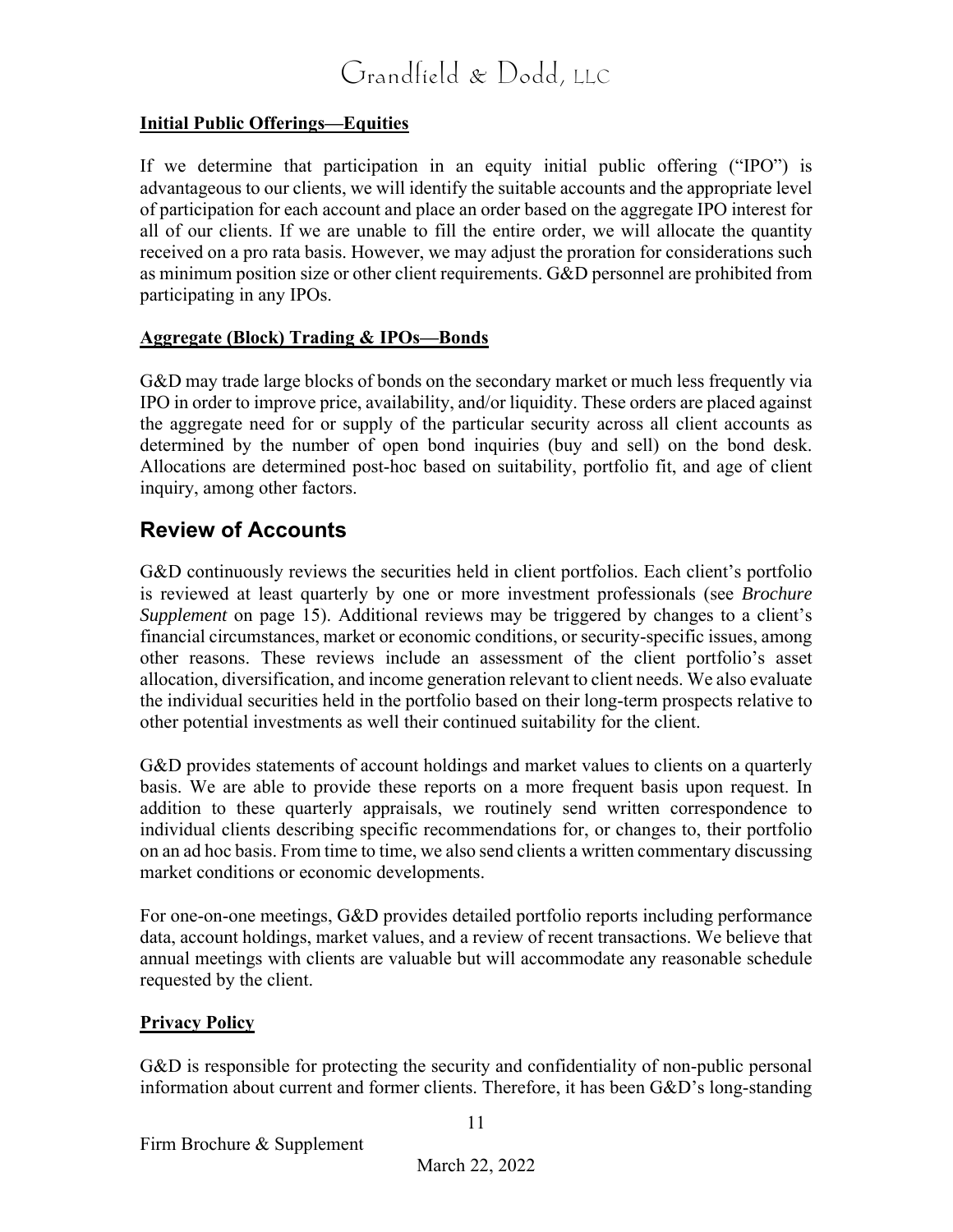policy to prohibit our personnel from sharing the identity or non-public information of current or former clients with any third party, except when such sharing is:

- necessary to provide services the client has requested or authorized;
- necessary to maintain or service the client's account; or
- required by regulatory or law enforcement authorities.

In addition, G&D has adopted an Information Security Program designed to ensure the security and confidentiality of non-public personal information maintained by the firm and to protect this information against potential security threats, hazards, and unauthorized access or use. G&D's Information Security Program employs a range of physical, electronic, and procedural safeguards.

### **Client Referrals & Other Compensation**

G&D does not compensate any third party for client referrals. However, we may refer clients to professional service providers (e.g., accountant, attorney, etc.) who are themselves G&D clients or have referred clients to us.

### **Custody**

G&D allows clients to select the custodian for accounts managed by us, provided that they are qualified custodians as defined by the SEC (i.e., banks, registered broker-dealers, and certain foreign custodians) that provide at least quarterly account statements directly to the client or their independent representative. We urge our clients to compare the account statements provided by their qualified custodians with those received from G&D.

If clients do not have a preferred custodian, we may recommend The Bank of New York Mellon ("BNY Mellon") and/or Charles Schwab & Co., Inc. ("Schwab"). We believe that both provide quality services at competitive costs. However, both are public companies or subsidiaries of a public company with securities that we may either recommend or hold in client accounts or personal accounts owned by our personnel. Therefore, there is a potential conflict of interest as we may have an incentive to recommend a custodian to improve the value of our client or personal holdings.

#### **Relationship with Charles Schwab & Co., Inc.**

Schwab Advisor Services (formerly called Schwab Institutional) is Schwab's business serving independent investment advisory firms like us. As long as G&D collectively maintains client assets of at least \$10 million in Schwab accounts, Schwab Advisor Services provides G&D access to institutional trading, custody services, and other softdollar benefits (see "Brokerage Practices" section on page 9) that are not typically available to Schwab's retail customers. Many of these services directly or indirectly benefit our clients, but some only benefit G&D. If our clients collectively maintain less than \$10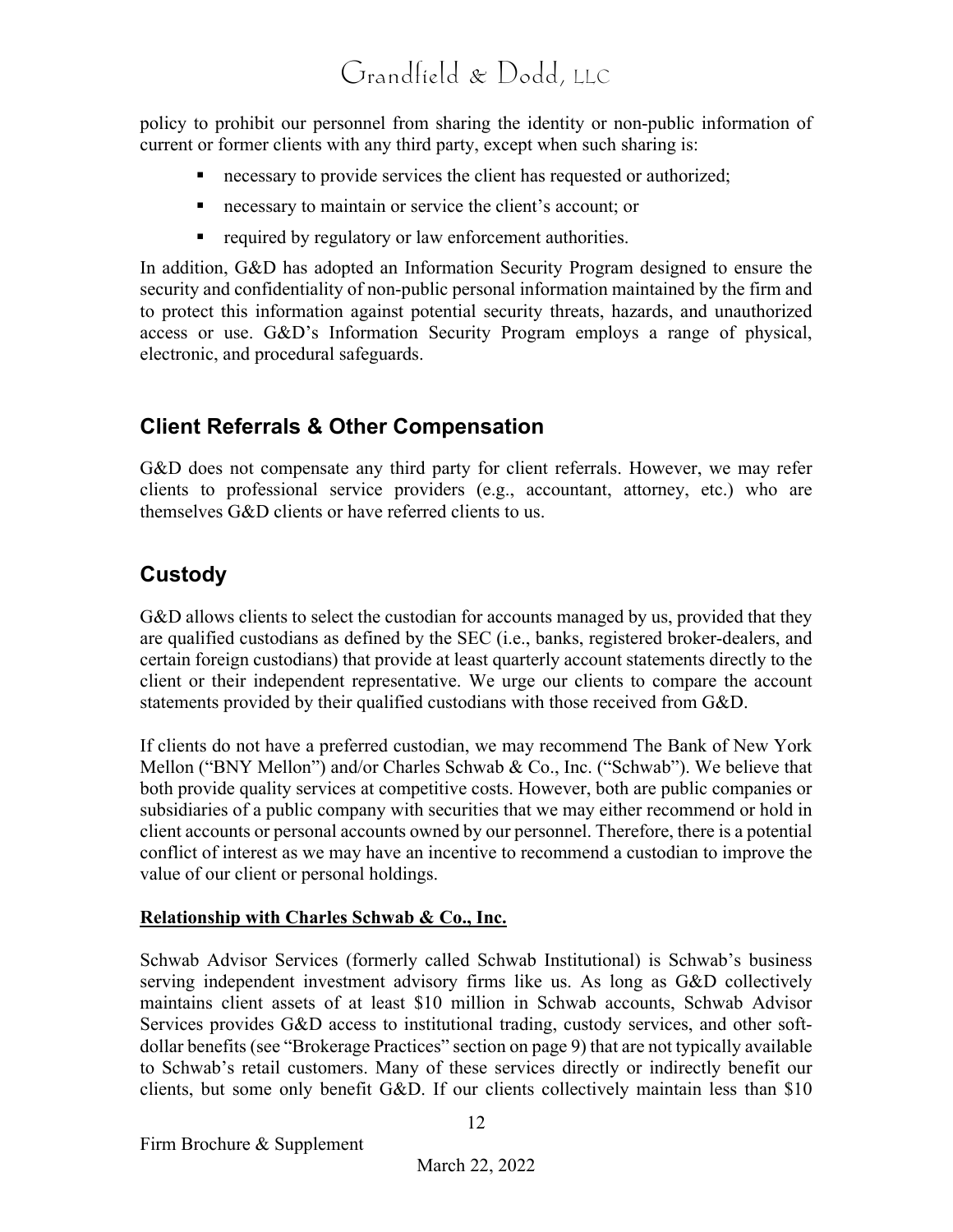million in Schwab accounts, Schwab may charge G&D quarterly service fees. Therefore, there is a potential conflict of interest since we have an incentive to recommend Schwab as a custodian in order to avoid paying these quarterly service fees.

#### **Investment Discretion**

G&D accepts written discretionary authority to manage client portfolios (i.e., we can make changes without seeking specific consent from a client). We can accommodate a wide range of limitations or restrictions on this authority to suit client needs. The level of discretionary authority with respect to each client account is determined through the execution of an investment advisory agreement. We classify accounts as either Discretionary or Non-Discretionary sub-divided into five different levels of discretion:

**Discretionary**—G&D has the authority to make and implement investment decisions without prior consultation with Client in accordance with agreed upon investment objectives and guidelines. G&D further classifies Discretionary accounts as follows:

- o **Blind**—G&D will not discuss potential transactions with nor accept trade instructions from Client.
- o **Full**—G&D generally does not consult with Client prior to making changes.
- o **Limited**—G&D generally seeks to consult with Client prior to making changes but reserves the ability to make changes without Client consent.

**Non-Discretionary**—G&D makes investment recommendations to Client and may not implement changes without consent or participation of Client. G&D further classifies Non-Discretionary accounts as follows:

- o **None**—G&D has trading authority but only places trades with specific Client consent.
- o **Advisory**—G&D does not have trading authority and cannot place trades on behalf of Client. Client is responsible for placing trade orders with or without G&D assistance.

Any limitations on our investment discretion may affect an account's investment performance relative to accounts where no such restrictions exist.

### **Voting Client Securities**

G&D votes proxies on behalf of clients who have given us this authority, and we have adopted a formal set of guidelines for making proxy voting decisions. These guidelines are directed solely toward protecting shareholder interests, and are followed even in the event of a conflict of interest. We review each proxy and record our conclusions and vote. We generally vote all client proxies in the same manner but in certain situations, we may be able to accommodate a client request to direct their vote in a particular solicitation. Clients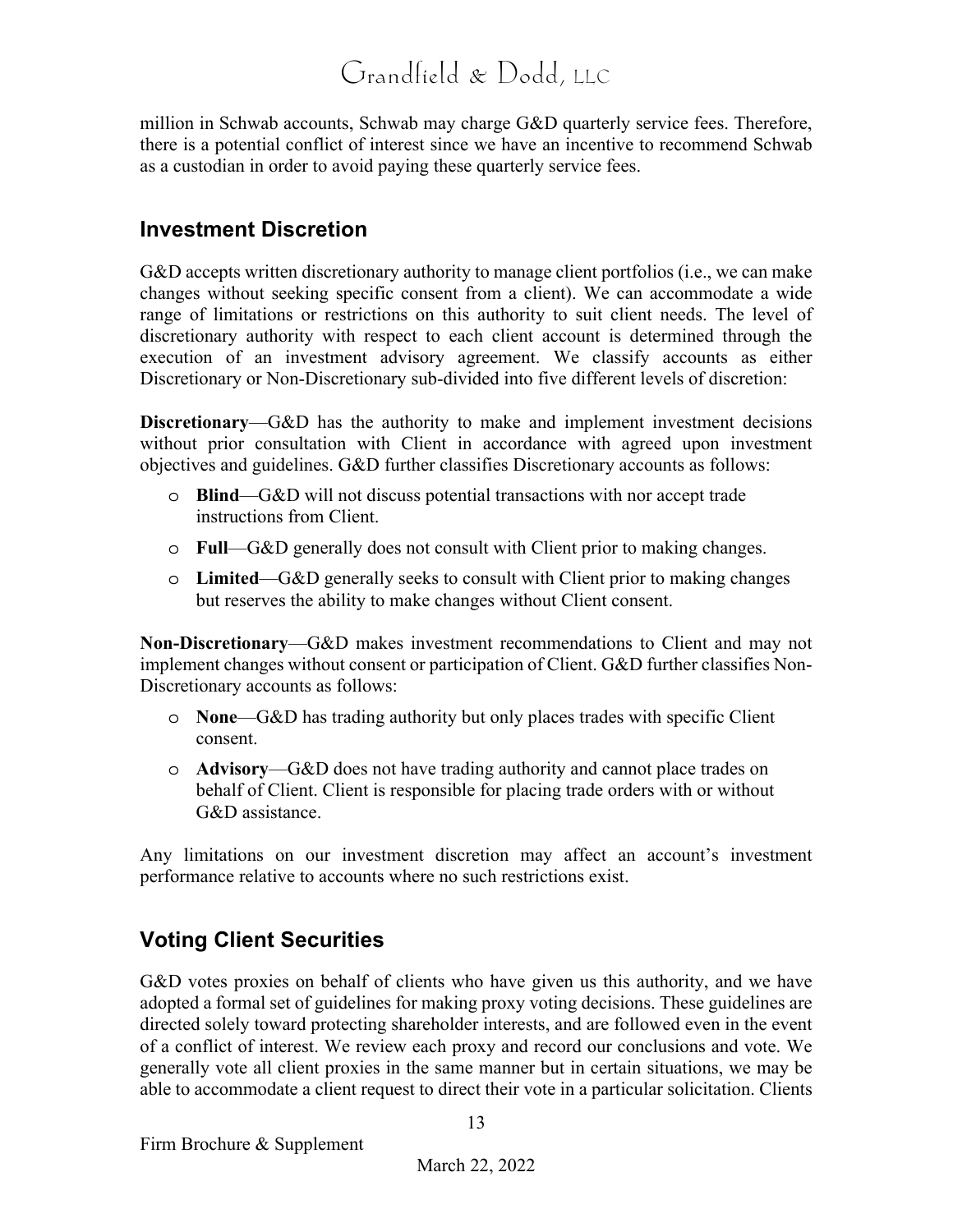can make such a request by contacting us directly. A complete copy of our *Proxy Voting Guidelines* is provided annually to clients and is also available upon request. In addition, clients can obtain information from G&D on how we voted their securities by contacting us.

Clients who have elected to retain proxy voting authority should receive proxies or solicitations directly from their custodian or transfer agent, and may contact G&D in the even they have questions regarding a particular solicitation.

### **Financial Information**

To the best of our knowledge, G&D is in good financial health. We are not aware of any financial condition that is reasonably likely to impair our ability to meet our contractual commitments to our clients.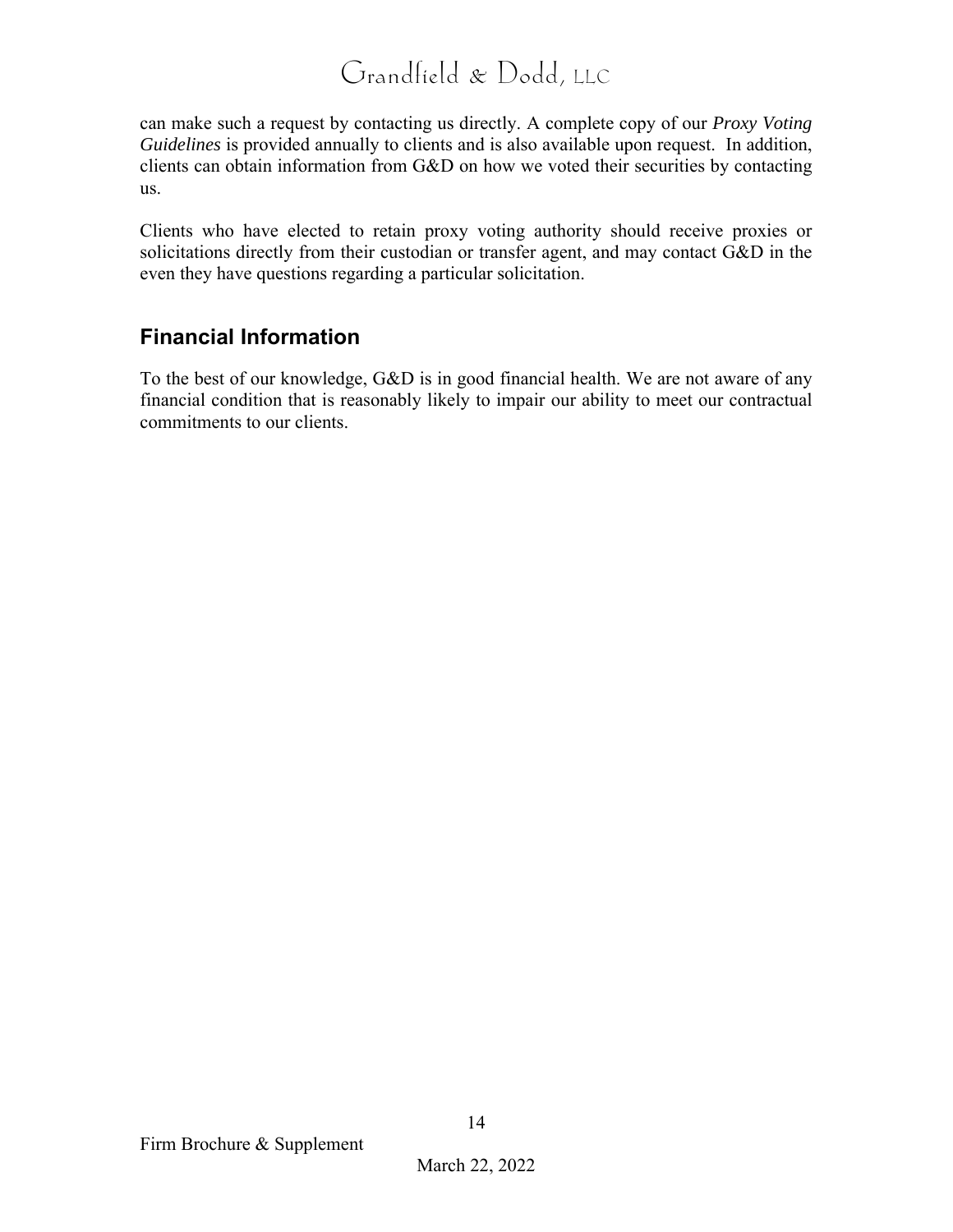### **Brochure Supplement— Cheryl Grandfield**

#### **Grandfield & Dodd, LLC**

40 Wall Street, Suite 4700 New York, NY 10005 Phone: (212) 477-9626

March 22, 2022

This brochure supplement provides information about Cheryl Grandfield that supplements the Grandfield & Dodd, LLC brochure included herewith. If you have any questions about our personnel, please contact us at the phone number or e-mail address above. Additional information about Ms. Grandfield is available on the SEC's website at www.adviserinfo.sec.gov.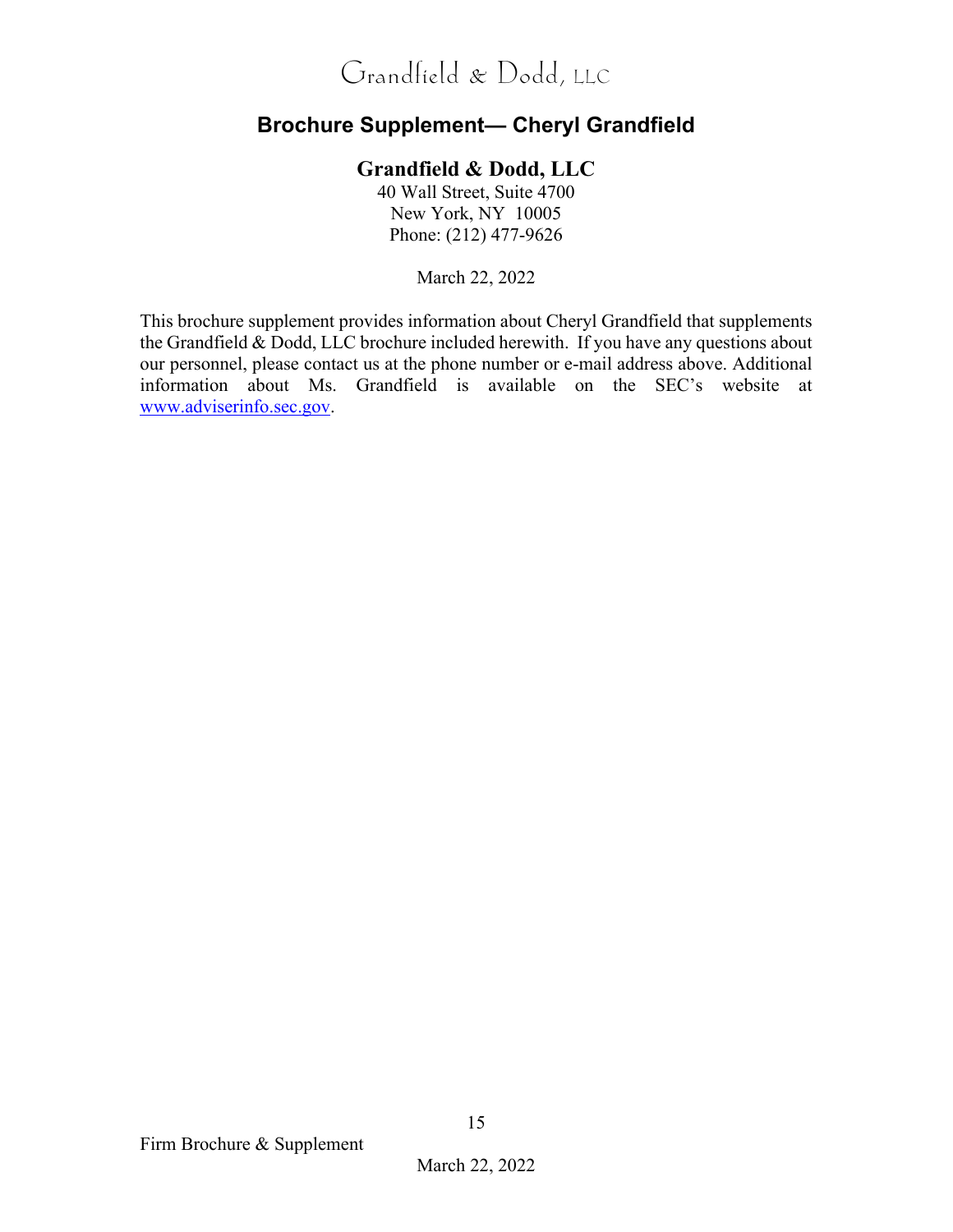#### **Educational Background & Business Experience**

#### Cheryl L. Grandfield, CFA

Cheryl is a co-founder and Principal of Grandfield & Dodd. She has more than forty-five years of investment experience. From 1976 through 2000, she was with Brundage, Story & Rose ("BS&R"), where she was made a partner in 1984. At BS&R, her responsibilities included portfolio management for families and individuals, and equity research and analysis. At various times, she directed BS&R's activities in equity research, tax-exempt bond analysis and trading, and regulatory compliance. Cheryl began her investment career in the Personal Trust Investment Department of Bankers Trust Co. in 1973.

Cheryl holds the Chartered Financial Analyst\* designation and earned a Master of Business Administration from Fordham University. She graduated from St. Lawrence University with a Bachelor of Arts in English Literature. Cheryl is past President of the Women's Bond Club of New York and is presently Trustee of St. Lawrence University. Cheryl was born in 1951.

\* The Chartered Financial Analyst (CFA) designation is awarded by the CFA Institute to individuals who pass a series of written examinations on investment principles and meet certain professional and ethical requirements.

#### **Disciplinary Information**

Ms. Grandfield has not been involved in any material legal or disciplinary events.

#### **Other Business Activities**

Ms. Grandfield is not actively engaged in any investment-related business or occupation outside of G&D.

#### **Additional Compensation**

Ms. Grandfield does not receive compensation or other economic benefits from a thirdparty in connection to providing advisory services to our clients.

#### **Supervision**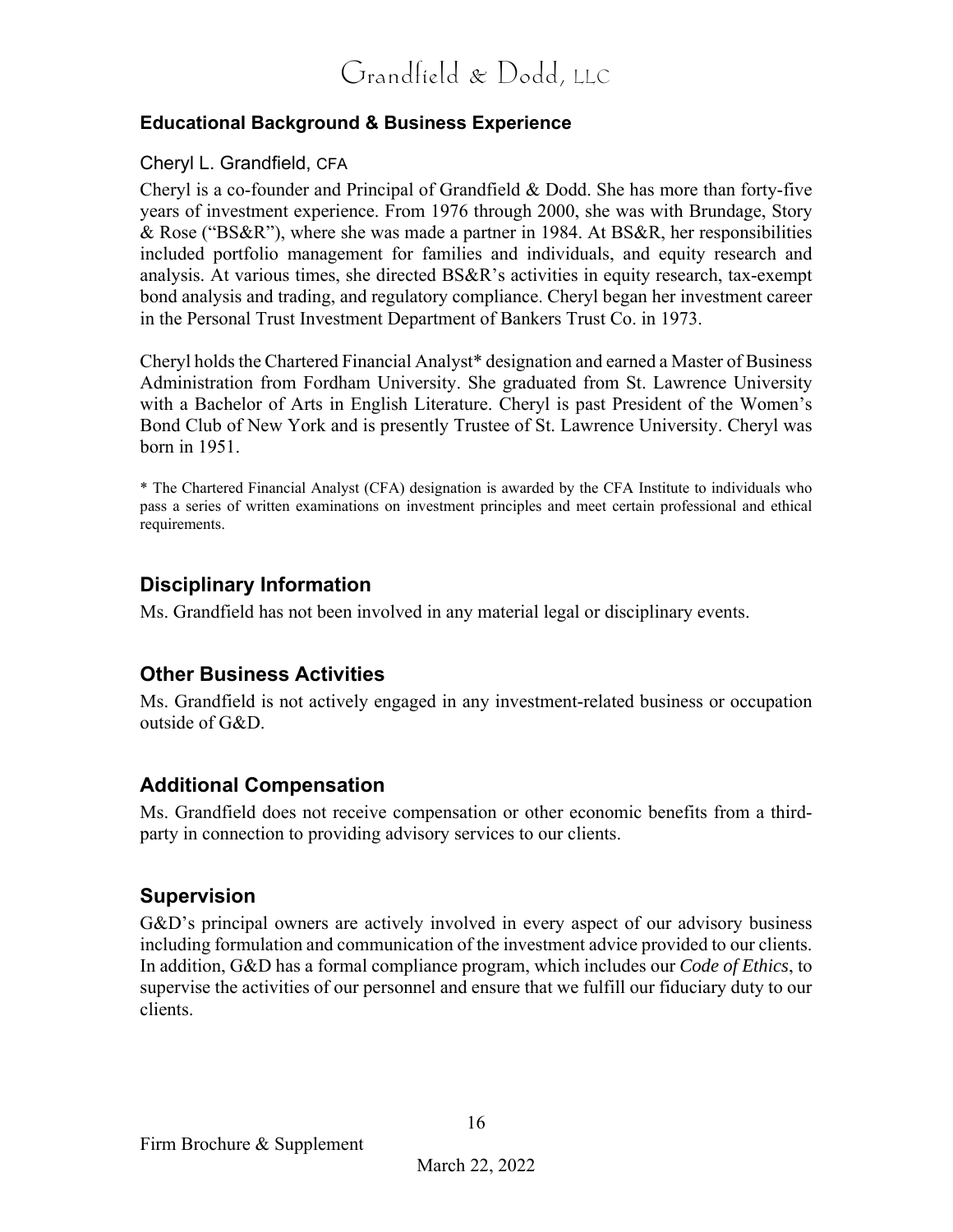### **Brochure Supplement— Tae-Gene (Ted) Cho**

#### **Grandfield & Dodd, LLC**

40 Wall Street, Suite 4700 New York, NY 10005 Phone: (212) 477-9626

March 22, 2022

This brochure supplement provides information about Ted Cho that supplements the Grandfield & Dodd, LLC brochure included herewith. If you have any questions about our personnel, please contact us at the phone number or e-mail address above.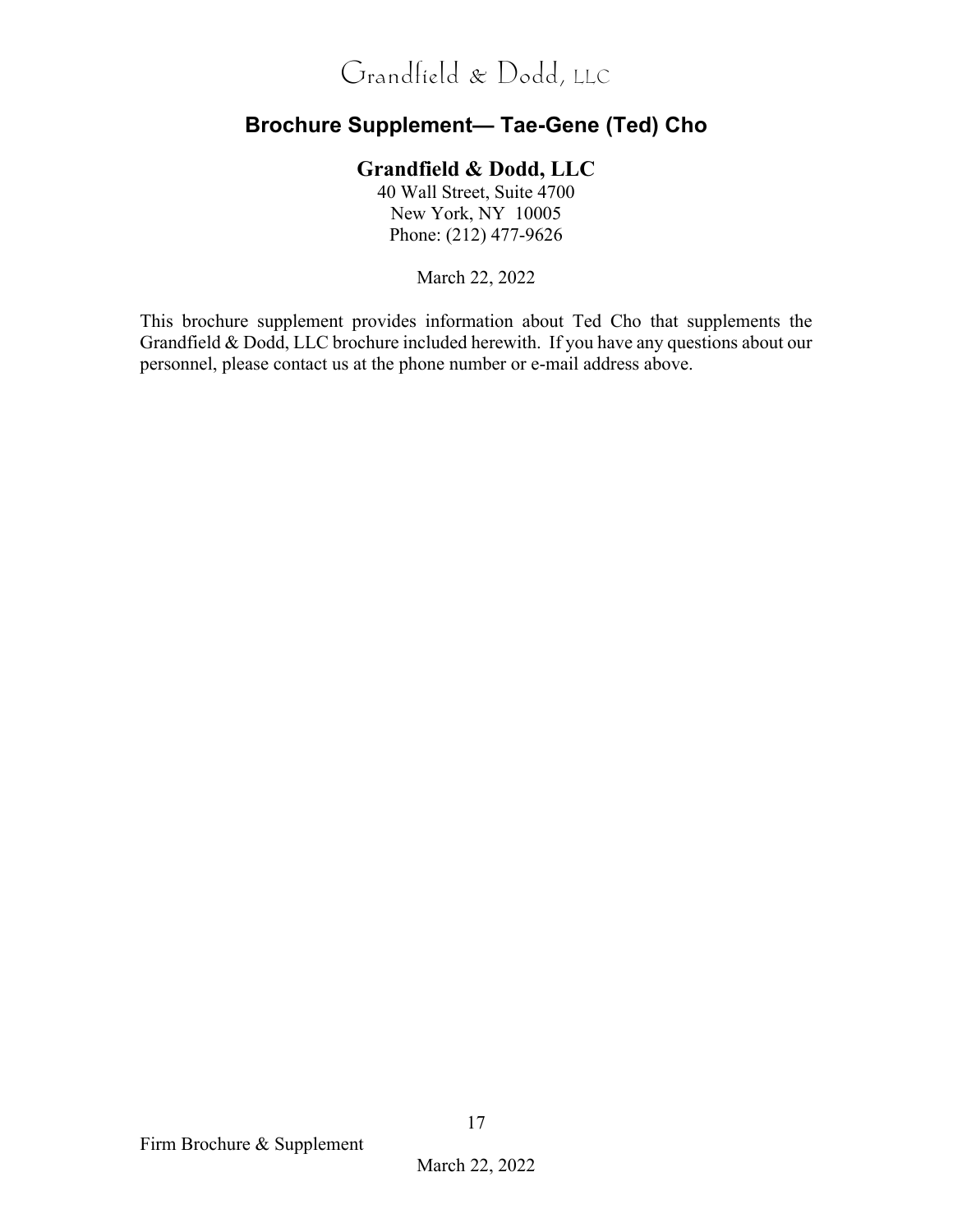#### **Educational Background & Business Experience**

#### Tae-Gene (Ted) K. Cho, CFA

Ted is Principal and Chief Compliance Officer of Grandfield & Dodd. He has more than twenty-five years of investment experience. He was made a partner of the firm in 2005 and has been managing client portfolios and conducting equity and credit research since joining the firm in 2002. Previously, he was Vice President at Banc of America Securities, where he was an equity research analyst covering the aerospace and defense industries. He has also worked as an equity research analyst at Salomon Smith Barney and Smith Barney covering industrial conglomerates. Ted began his investment career with Sanford C. Bernstein & Co. in 1995.

Ted holds the Chartered Financial Analyst\* designation and graduated from McGill University with a Bachelor of Arts in History. Ted was born in 1971.

\* The Chartered Financial Analyst (CFA) designation is awarded by the CFA Institute to individuals who pass a series of written examinations on investment principles and meet certain professional and ethical requirements.

#### **Disciplinary Information**

Mr. Cho has not been involved in any material legal or disciplinary events.

#### **Other Business Activities**

Mr. Cho is not actively engaged in any investment-related business or occupation outside of G&D.

#### **Additional Compensation**

Mr. Cho does not receive compensation or other economic benefits from a third-party in connection to providing advisory services to our clients.

#### **Supervision**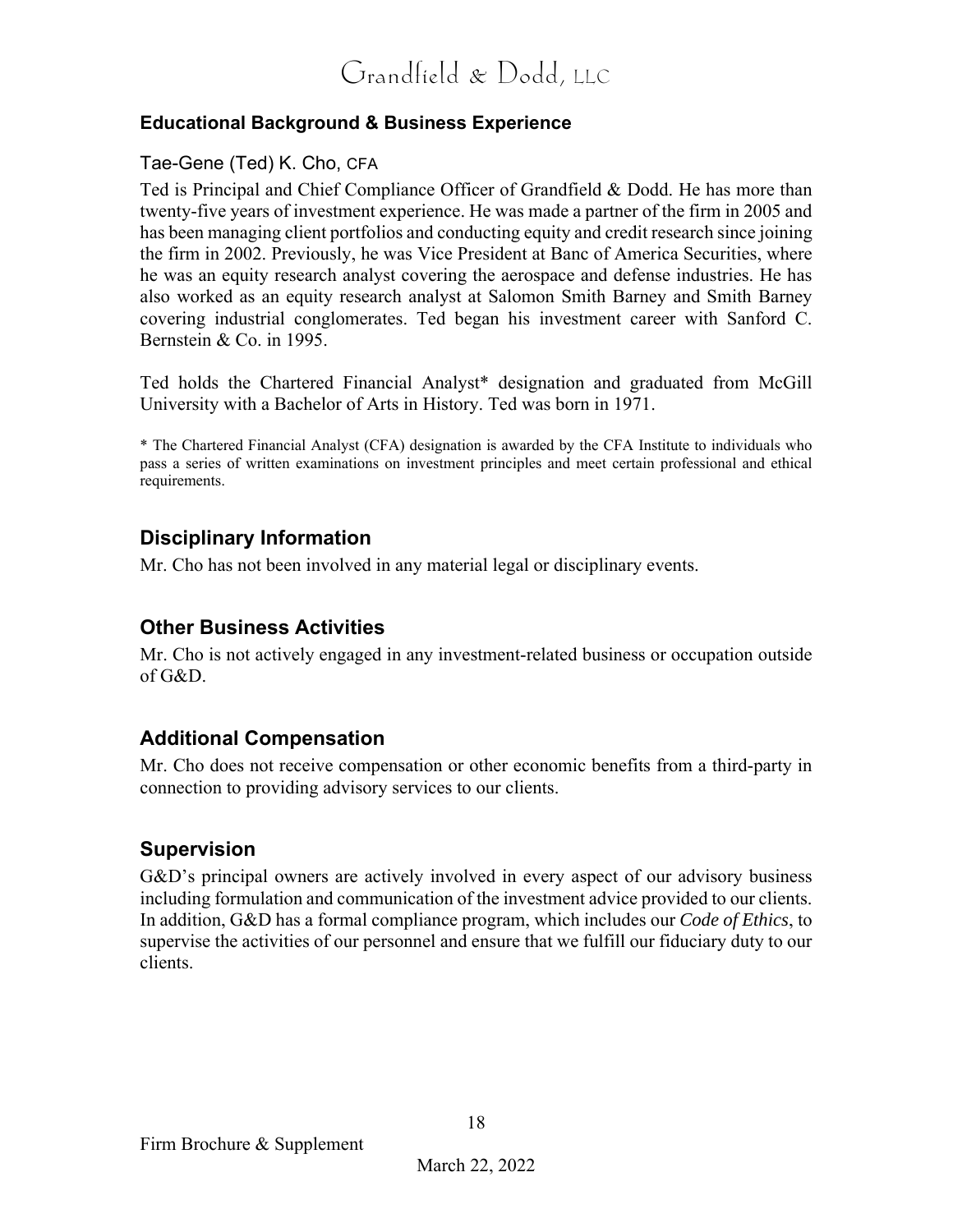### **Brochure Supplement— Bonnie McKenna**

#### **Grandfield & Dodd, LLC**

40 Wall Street, Suite 4700 New York, NY 10005 Phone: (212) 477-9626

March 22, 2022

This brochure supplement provides information about Bonnie McKenna that supplements the Grandfield & Dodd, LLC brochure included herewith. If you have any questions about our personnel, please contact us at the phone number or e-mail address above.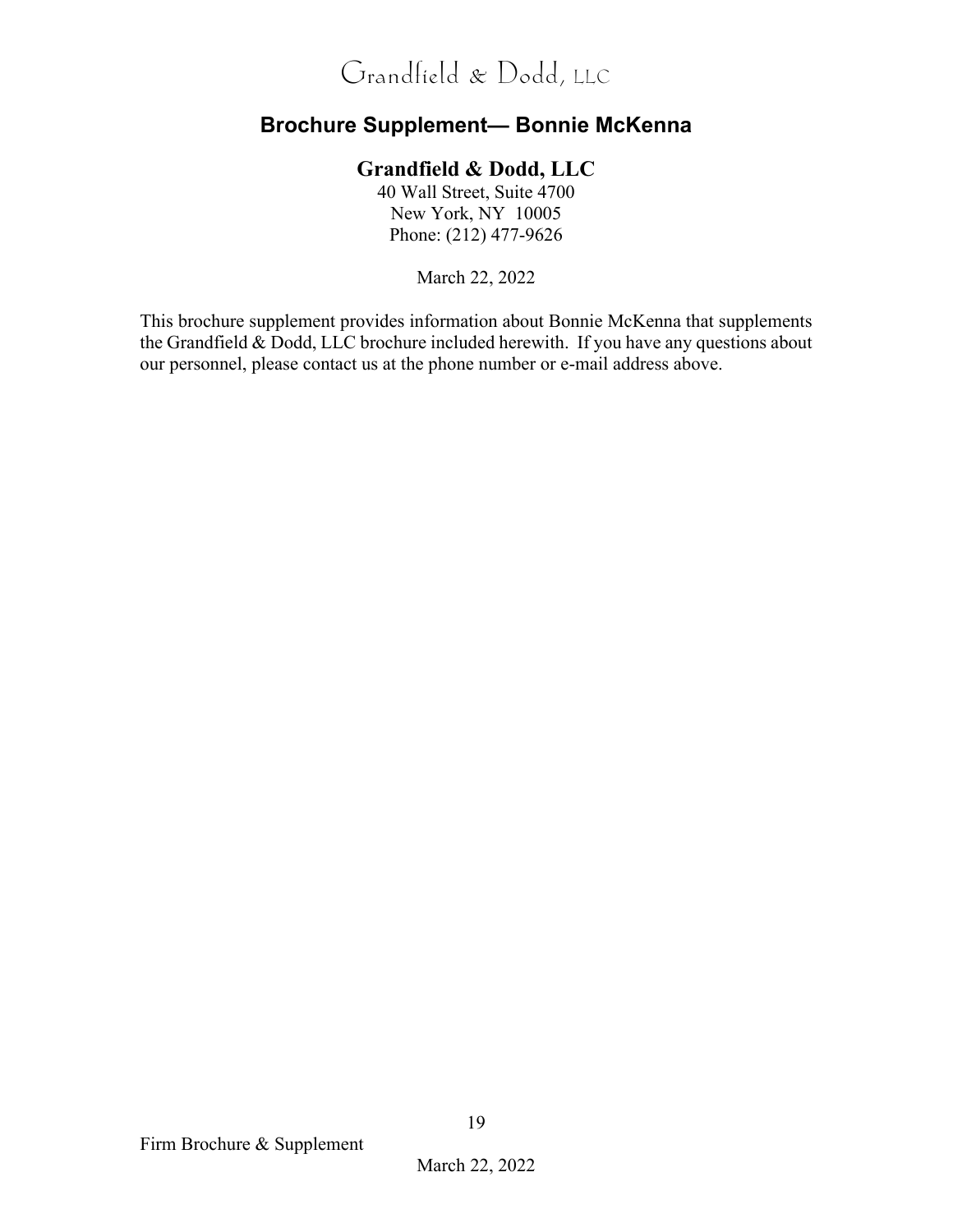#### **Educational Background & Business Experience**

#### Bonnie C. McKenna, CFA

Bonnie is Principal of Grandfield & Dodd. She has more than thirty-five years of investment experience. She was made a partner of the firm in 2007 and has been managing client portfolios and conducting equity and credit research since joining the firm in 2004. Previously, she was Vice President in the Investment Research Department at The Bank of New York, where she covered the health care sector. She was also Vice President at Kidder, Peabody & Co. as an equity analyst in the investment strategy group. Bonnie began her investment career in with Brundage, Story & Rose in 1983.

Bonnie holds the Chartered Financial Analyst\* designation and earned a Master of Business Administration in Finance from New York University. She graduated from the University of Michigan with a Bachelor of Arts in Irish Studies. Bonnie was born in 1961.

\* The Chartered Financial Analyst (CFA) designation is awarded by the CFA Institute to individuals who pass a series of written examinations on investment principles and meet certain professional and ethical requirements.

#### **Disciplinary Information**

Ms. McKenna has not been involved in any material legal or disciplinary events.

#### **Other Business Activities**

Ms. McKenna is not actively engaged in any investment-related business or occupation outside of G&D.

#### **Additional Compensation**

Ms. McKenna does not receive compensation or other economic benefits from a third-party in connection to providing advisory services to our clients.

#### **Supervision**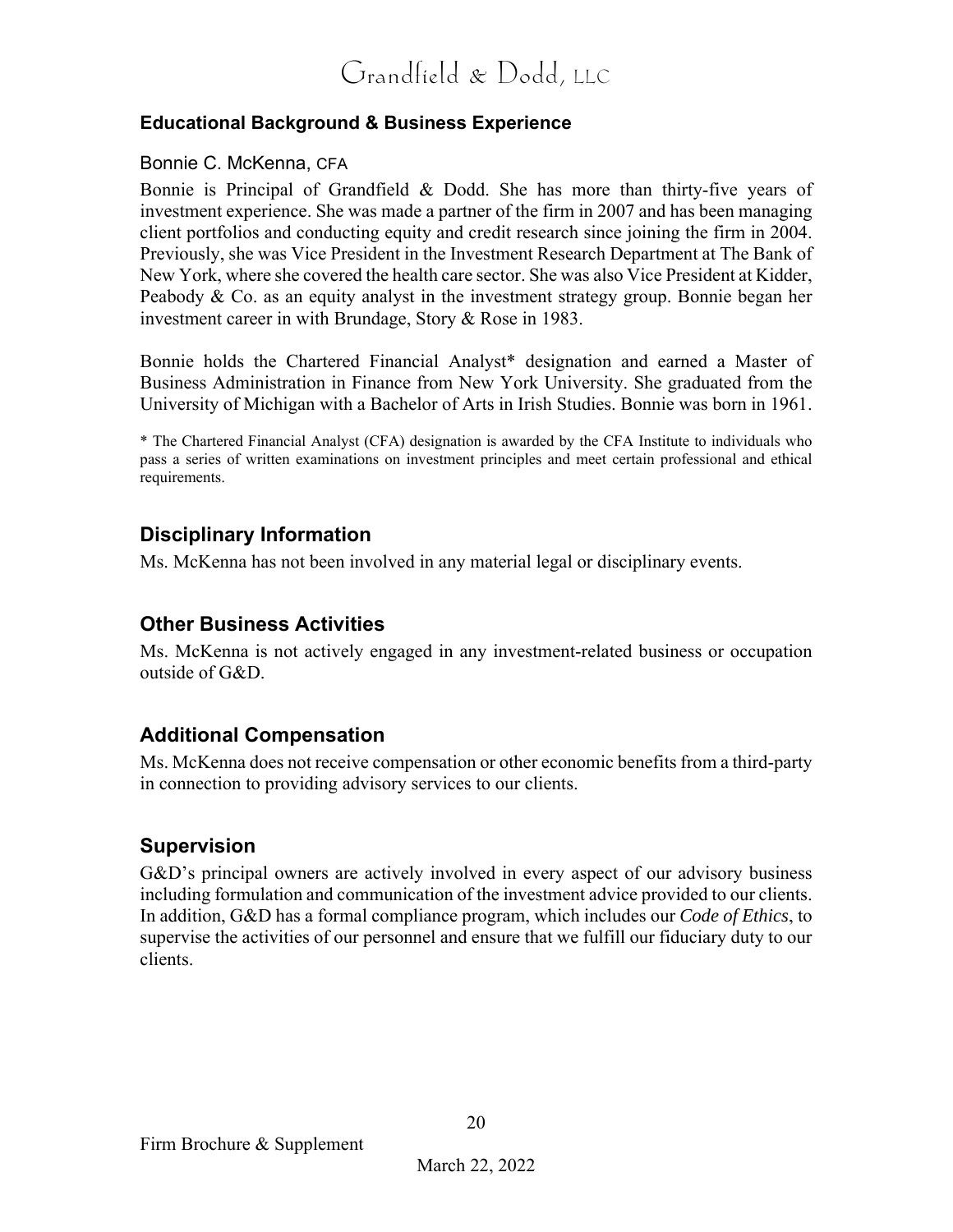### **Brochure Supplement— Jeffrey MacDonagh**

#### **Grandfield & Dodd, LLC**

40 Wall Street, Suite 4700 New York, NY 10005 Phone: (212) 477-9626

March 22, 2022

This brochure supplement provides information about Jeffrey MacDonagh that supplements the Grandfield & Dodd, LLC brochure included herewith. If you have any questions about our personnel, please contact us at the phone number or e-mail address above.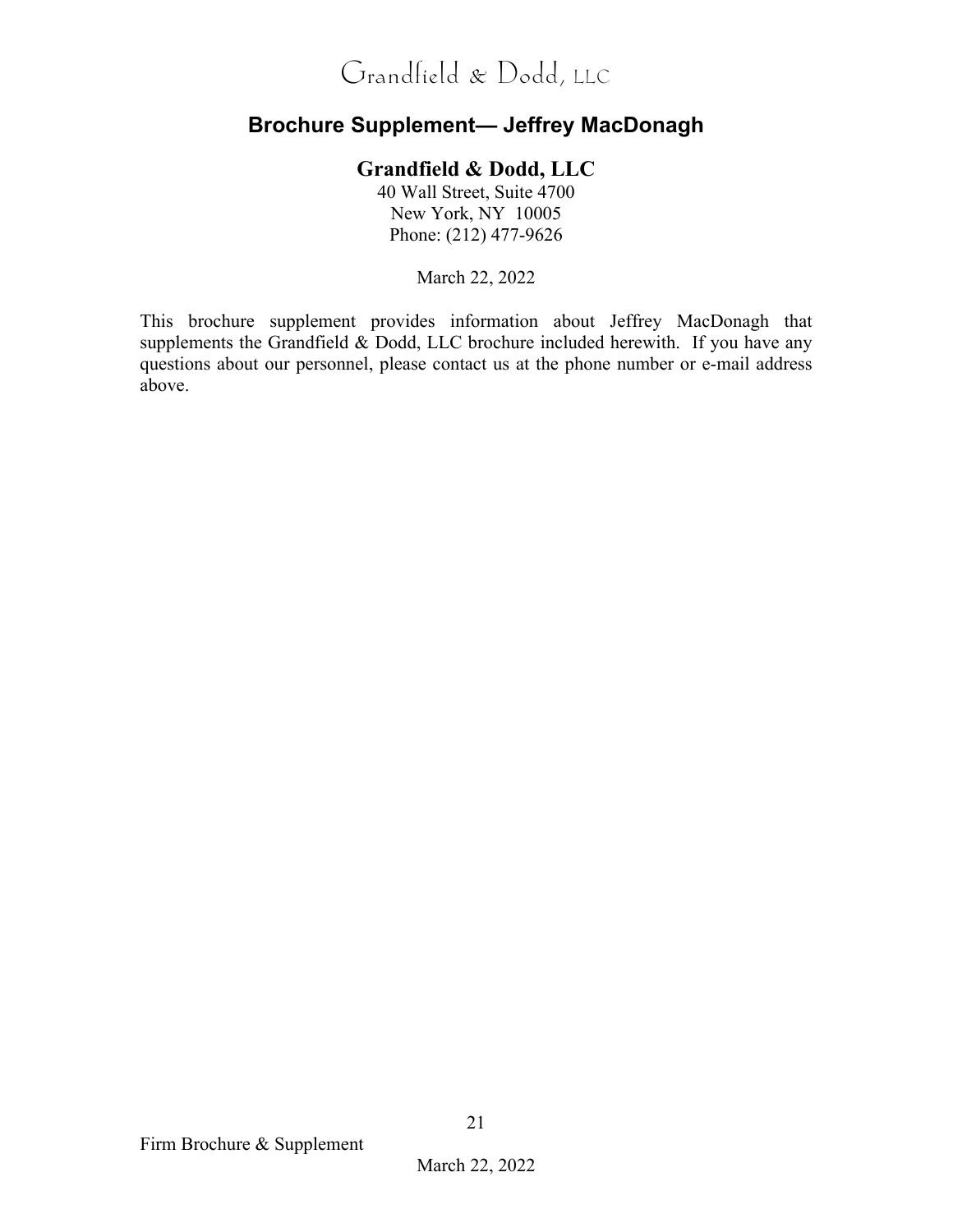#### **Educational Background & Business Experience**

#### Jeffrey T.S. MacDonagh, CFA

Jeff is Principal of Grandfield & Dodd. He has more than twenty years of investment experience. He was made a partner of the firm in 2011 and has been managing client portfolios and conducting equity and credit research since joining the firm in 2008. Previously, he was Portfolio Manager and Director of Research at Domini Social Investments, a mutual fund family specializing in socially responsible investing. He has also worked as Assistant Portfolio Manager at Loring, Wolcott & Coolidge Fiduciary Advisors. Jeff began his investment career with KLD Research & Analytics, Inc. as an ESG (environmental, social, governance) analyst in 2000.

Jeff holds a Chartered Financial Analyst\* designation and earned a Master of Science in Engineering Systems and a Master of Science in Urban & Environmental Planning from Massachusetts Institute of Technology. He graduated from the University of Wisconsin with Bachelor of Science degrees in Physics, Mathematics, and Philosophy. Jeff is presently a member of the board of Pro Mujer and has served in various positions for the Metro New York Synod and United Lutheran Seminary. Jeff was born in 1976.

\* The Chartered Financial Analyst (CFA) designation is awarded by the CFA Institute to individuals who pass a series of written examinations on investment principles and meet certain professional and ethical requirements.

#### **Disciplinary Information**

Mr. MacDonagh has not been involved in any material legal or disciplinary events.

### **Other Business Activities**

Mr. MacDonagh is not actively engaged in any investment-related business or occupation outside of G&D.

#### **Additional Compensation**

Mr. MacDonagh does not receive compensation or other economic benefits from a thirdparty in connection to providing advisory services to our clients.

#### **Supervision**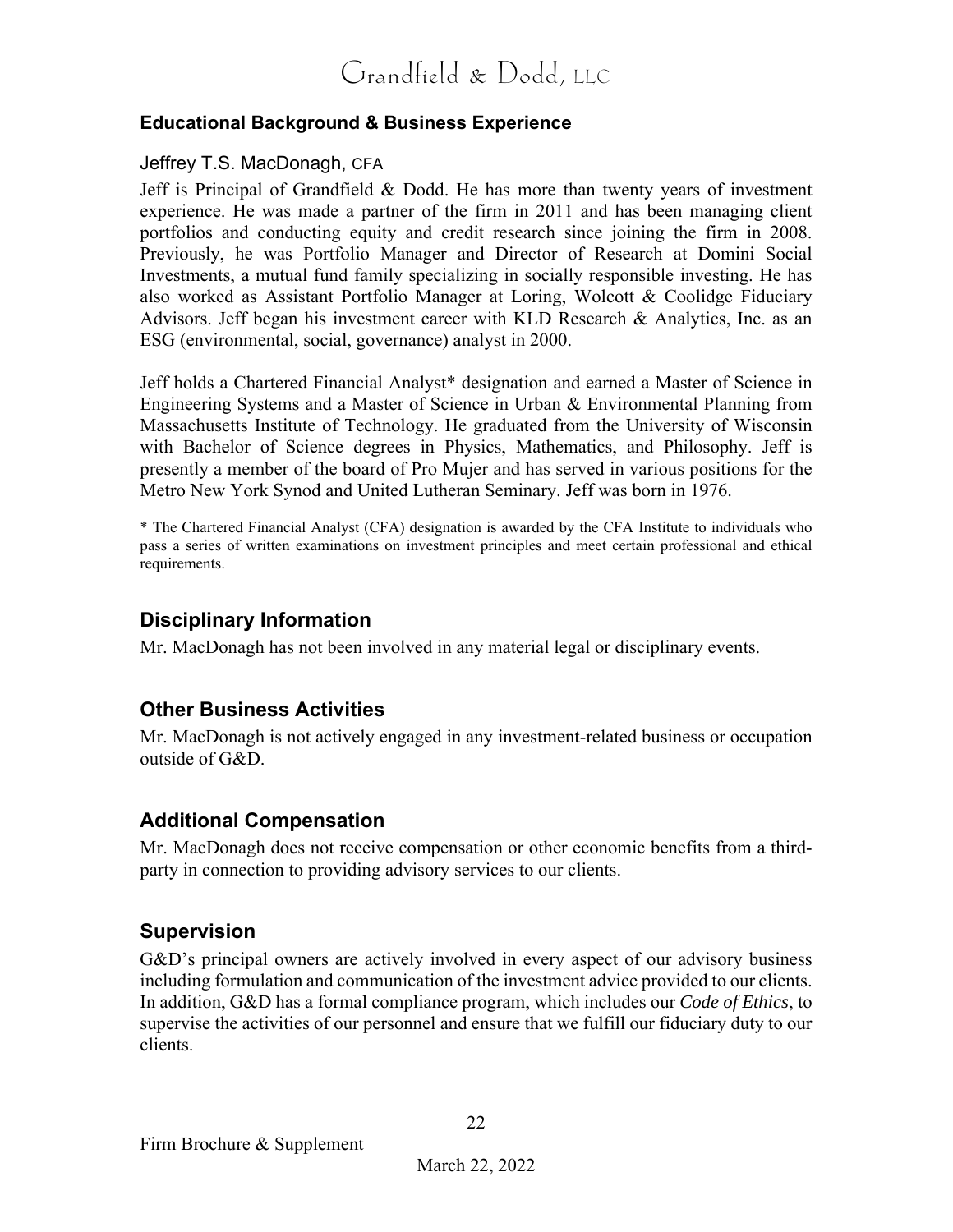### **Brochure Supplement—Andrea Sharkey**

#### **Grandfield & Dodd, LLC**

40 Wall Street, Suite 4700 New York, NY 10005 Phone: (212) 477-9626

March 22, 2022

This brochure supplement provides information about Andrea Sharkey that supplements the Grandfield & Dodd, LLC brochure included herewith. If you have any questions about our personnel, please contact us at the phone number or e-mail address above.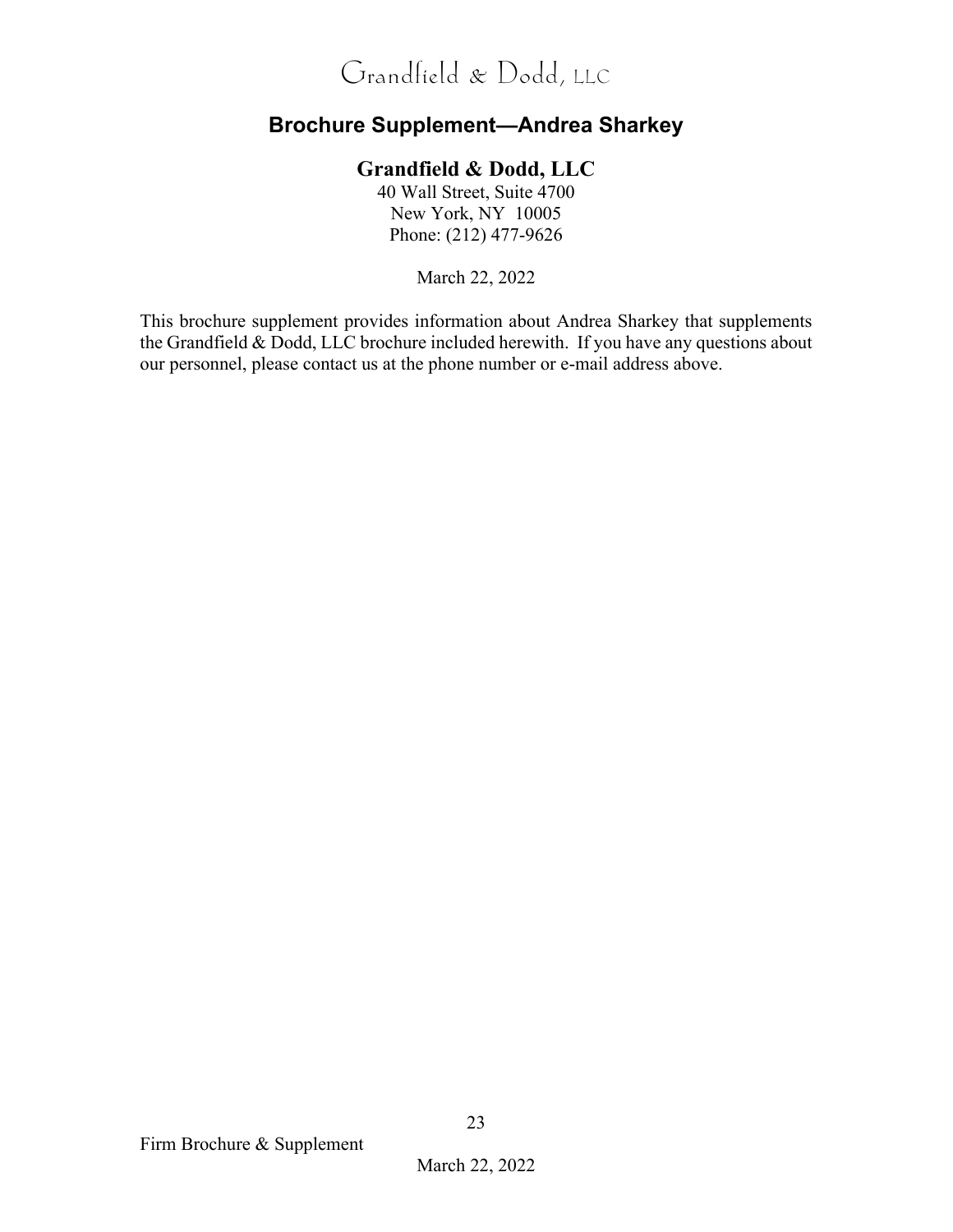#### **Educational Background & Business Experience**

#### Andrea G. Sharkey, CFA

Andrea is Principal of Grandfield & Dodd. She has more than twenty years of investment experience. She was made a partner of the firm in 2019 and has been managing client portfolios and conducting equity and credit research since joining the firm in 2016. Previously, she was a research analyst at Third Avenue Management, a mutual fund family specializing in value investing. She has also worked as Assistant Vice President and Research Analyst at Gabelli & Company and before that as an equity analyst with Sidoti & Company. Andrea began her career at T. Rowe Price as an equity fund accounting associate in 2000.

Andrea holds the Chartered Financial Analyst\* designation and earned a Master of Business Administration from Columbia Business School. She graduated from Loyola University Maryland with a Bachelor of Arts degree in Finance & Business Economics.

\* The Chartered Financial Analyst (CFA) designation is awarded by the CFA Institute to individuals who pass a series of written examinations on investment principles and meet certain professional and ethical requirements.

#### **Disciplinary Information**

Ms. Sharkey has not been involved in any material legal or disciplinary events.

#### **Other Business Activities**

Ms. Sharkey is not actively engaged in any investment-related business or occupation outside of G&D.

#### **Additional Compensation**

Ms. Sharkey does not receive compensation or other economic benefits from a third-party in connection to providing advisory services to our clients.

#### **Supervision**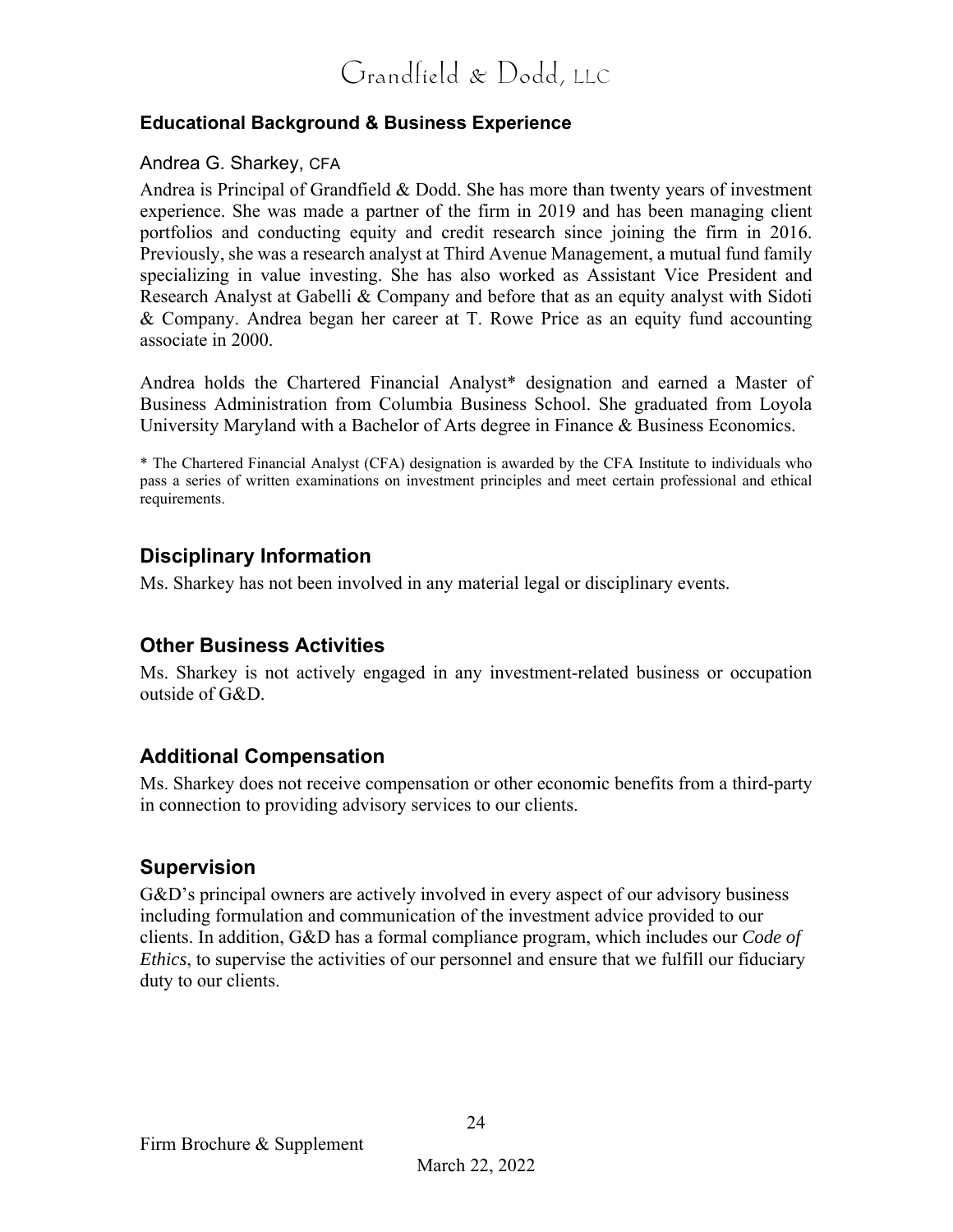### **Brochure Supplement—Andrew Clarke**

#### **Grandfield & Dodd, LLC**

40 Wall Street, Suite 4700 New York, NY 10005 Phone: (212) 477-9626

March 22, 2022

This brochure supplement provides information about Andrew Clarke that supplements the Grandfield & Dodd, LLC brochure included herewith. If you have any questions about our personnel, please contact us at the phone number or e-mail address above.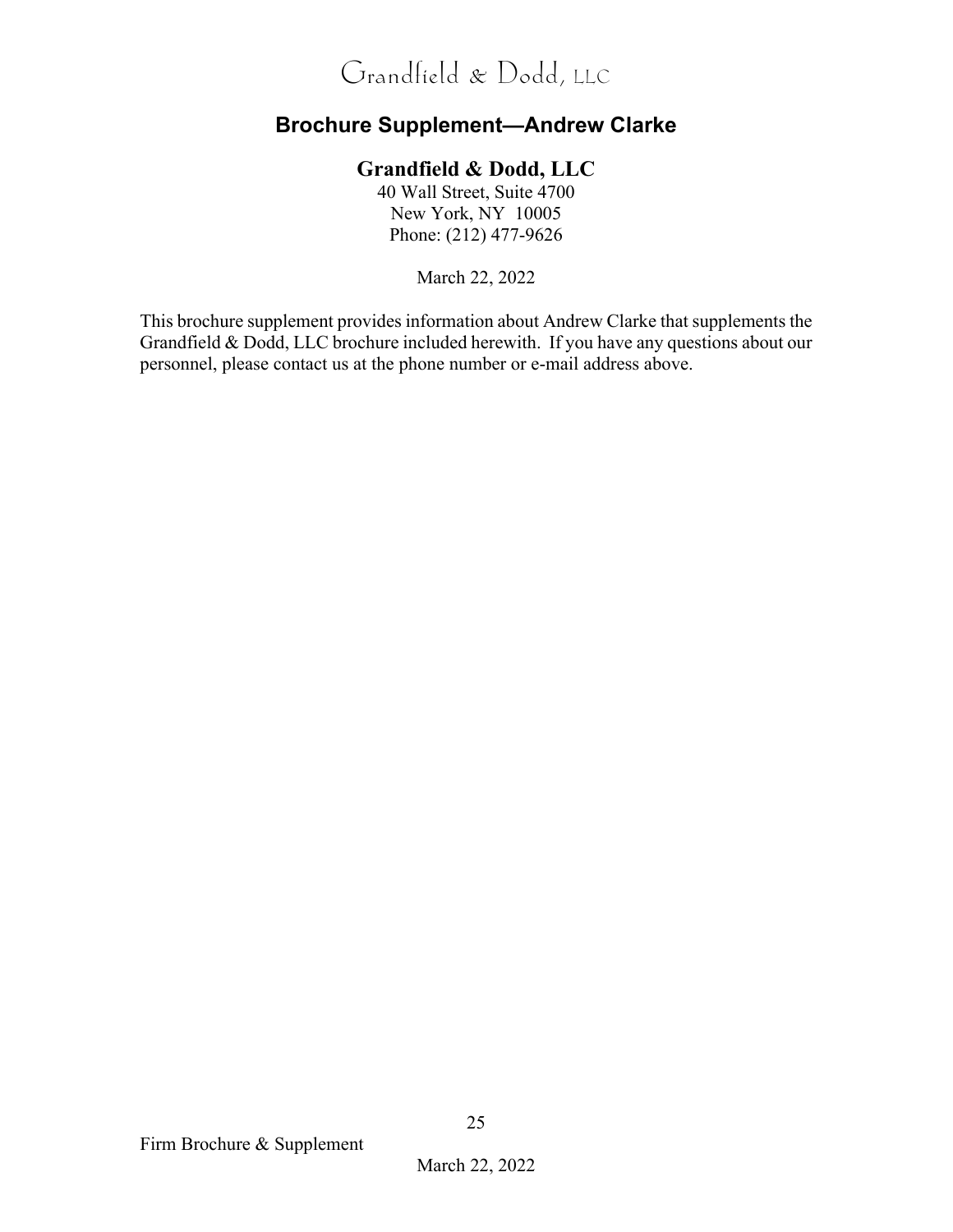#### **Educational Background & Business Experience**

#### Andrew P. Clarke

Andy is Managing Director at Grandfield & Dodd. He has more than fifteen years of investment experience and joined the firm in 2020. Previously, he was Managing Director in the Public Finance Group at Kroll Bond Rating Agency. He has also held municipal finance positions at BNP Paribas, Ambac Assurance Corporation, and Crédit Agricole. Andy began his career at Standard & Poor's in 2002 as a Ratings Specialist focused on U.S. Public Finance ratings.

Andy earned a Master of Business Administration in Public Finance from the Nelson Rockefeller College of Public Affairs and Policy at the University of Albany. He graduated from the University of Albany with a Bachelor of Arts degree in Political Science. Andy was born in 1975.

#### **Disciplinary Information**

Mr. Clarke has not been involved in any material legal or disciplinary events.

#### **Other Business Activities**

Mr. Clarke is not actively engaged in any investment-related business or occupation outside of G&D.

#### **Additional Compensation**

Mr. Clarke does not receive compensation or other economic benefits from a third-party in connection to providing advisory services to our clients.

#### **Supervision**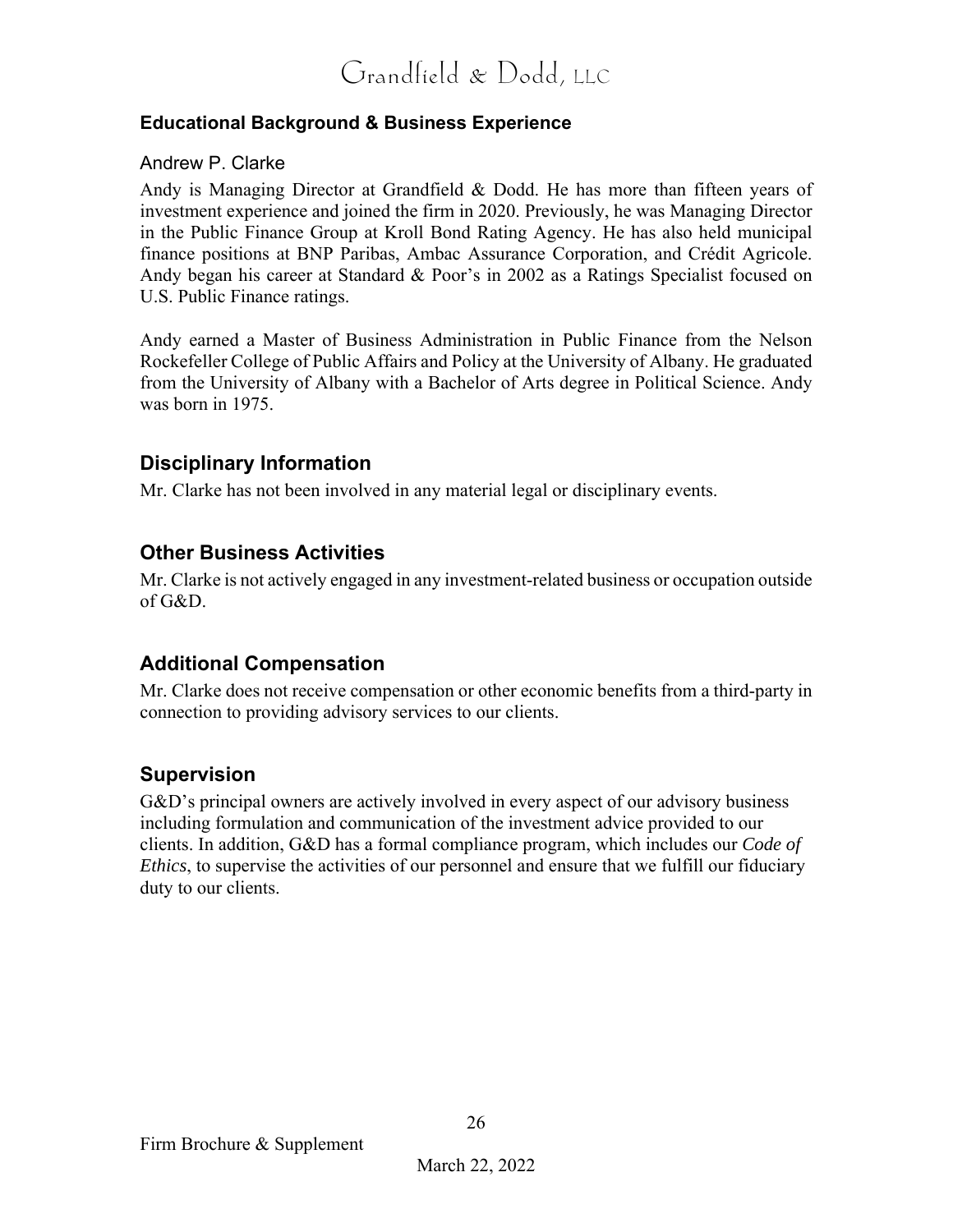### **Brochure Supplement—Raghuram (Rama) Bondada**

### **Grandfield & Dodd, LLC**

40 Wall Street, Suite 4700 New York, NY 10005 Phone: (212) 477-9626

March 22, 2022

This brochure supplement provides information about Rama Bondada that supplements the Grandfield & Dodd, LLC brochure included herewith. If you have any questions about our personnel, please contact us at the phone number or e-mail address above.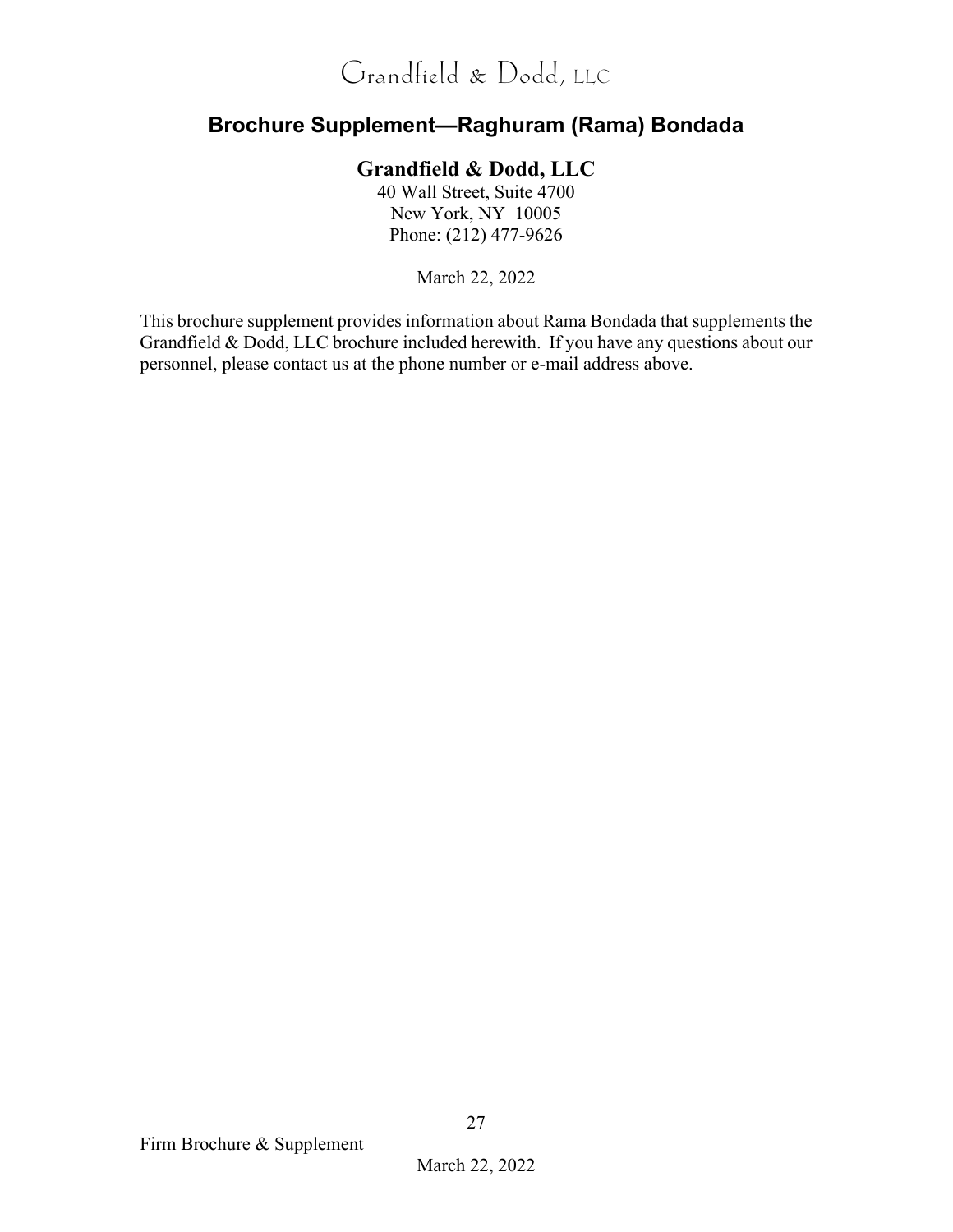#### **Educational Background & Business Experience**

#### Raghuram (Rama) Bondada

Rama joined Grandfield & Dodd in 2021 as Managing Director. He has over ten years of investment experience. Previously, Rama was Senior Equity Analyst at First Manhattan Co. He also held equity analyst positions at Balyasny Asset Management, Lord Abbett & Co., Royal Bank of Canada, and Macquarie Capital Securities. Rama began his career at Computer Sciences Corporation in 2000 as a technology consultant.

Rama earned a Master of Business Administration from the Warrington College of Business at the University of Florida, and a Master of Science in International Finance from the American Graduate School of International Management. He also graduated from Pennsylvania State University with a Bachelor of Science degree in Management Science and Information Systems.

#### **Disciplinary Information**

Mr. Bondada has not been involved in any material legal or disciplinary events.

#### **Other Business Activities**

Mr. Bondada is not actively engaged in any investment-related business or occupation outside of G&D.

#### **Additional Compensation**

Mr. Bondada does not receive compensation or other economic benefits from a third-party in connection to providing advisory services to our clients.

#### **Supervision**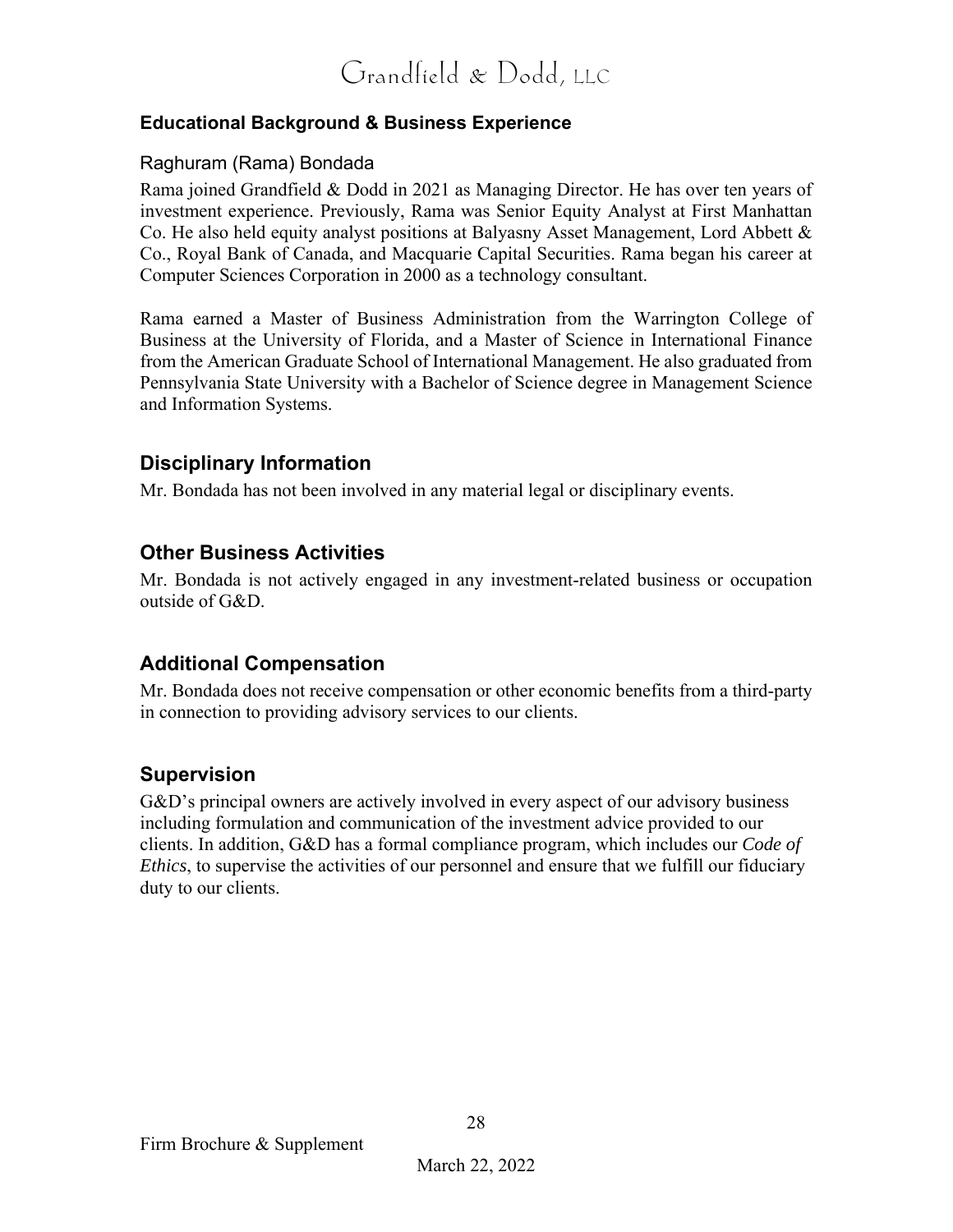### **Brochure Supplement—Michael Kaye**

### **Grandfield & Dodd, LLC**

40 Wall Street, Suite 4700 New York, NY 10005 Phone: (212) 477-9626

March 22, 2022

This brochure supplement provides information about Michael Kaye that supplements the Grandfield & Dodd, LLC brochure included herewith. If you have any questions about our personnel, please contact us at the phone number or e-mail address above.